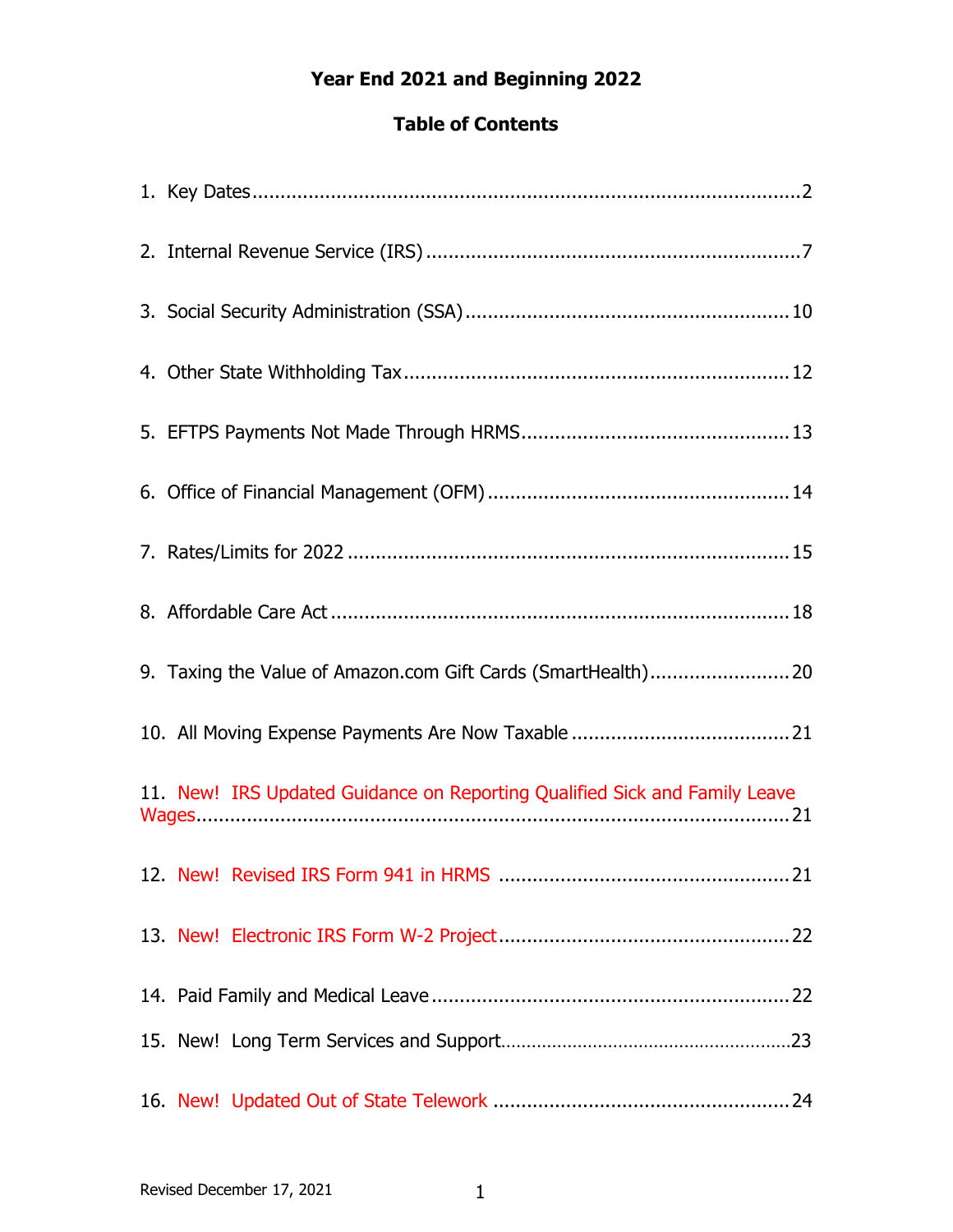| <b>Remember, Year-End Happens All Year Long!</b> |  |
|--------------------------------------------------|--|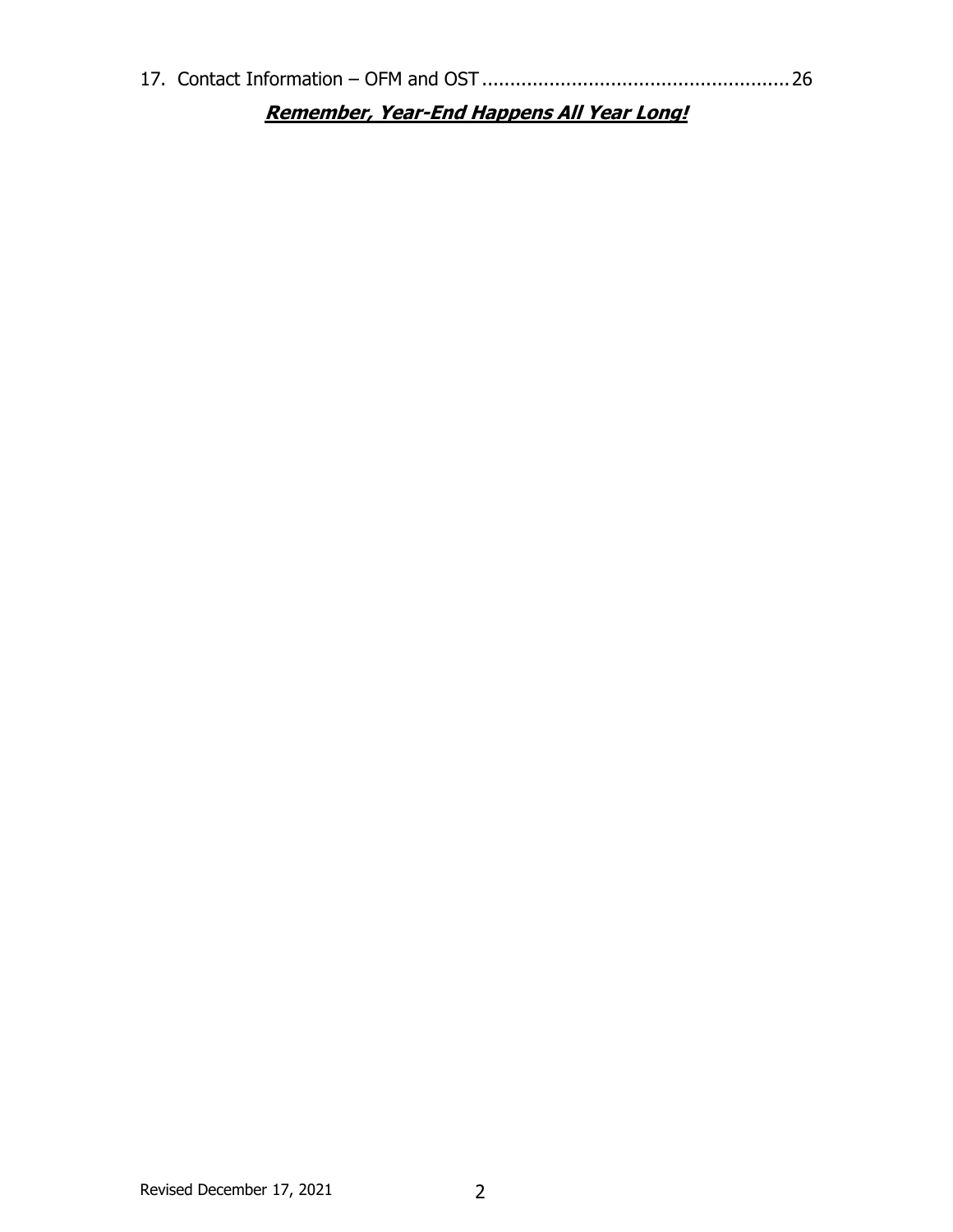#### **1. Key Dates**

#### **NOW:**

#### **Complete Year End Planning:**

Look at lessons learned from 2020 and incorporate as needed

Complete an internal calendar that shows cutoffs for the following:

- Address changes (W-2's print correctly) (periodically ask employees to verify during the year)
- Any documents that affect gross pay
- Account coding changes if applicable
- Cash allowances to be paid through payroll
- Commute Trip Allowance Requests
- Health/Life/LTD insurance changes
- Leave (all types) including Leave without pay
- Miscellaneous deduction changes
- Overtime/Standby/Callback/Shift Differential hours
- Part-time employee hours
- Salary rate changes if applicable
- Travel taxable issues
- Work location changes
- Moving Expenses
- Non-cash/taxable fringe benefits reporting
- New hires
- Settlement Issues
- Terminations
- Anything else as identified by the agency

#### **Communicate with the following groups:**

- Agency Human Resources Office
- Accounts Payable
- Executive Office
- Employees
- Department managers
- Travel desk
- Field offices
- Commute Trip Reduction Coordinator
- Other offices having payroll related business

#### **Plan adequate staffing availability during the holidays**

• Ensure proper staffing levels for December and January

#### **Be mindful that a severe weather event could occur during payroll processing**

• Remember the 2012 and 2019 storms!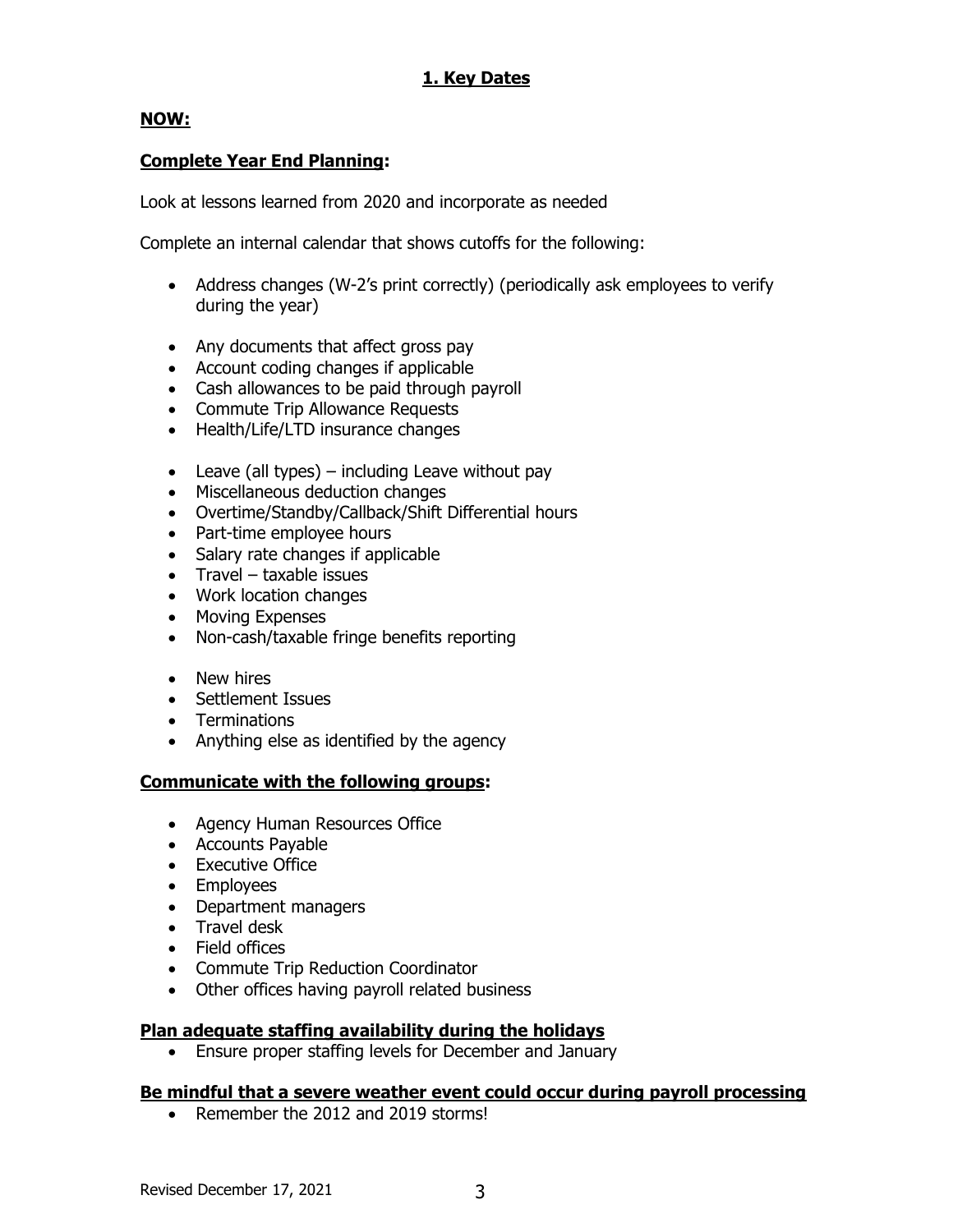## **Key Dates (Continued)**

#### **Obtain, review, and have ready procedures for manual transactions. What can you do to prevent these from occurring?**

- Emergency payroll payments [OFM Payroll Resources Site](http://www.ofm.wa.gov/resources/payroll.asp)
- Manual ACH/warrant cancellations [OFM Payroll Resources Site](http://www.ofm.wa.gov/resources/payroll.asp)
- Manual tax deposits [OST Cash Management Forms and Instructions Site](http://tre.wa.gov/partners/for-state-agencies/cash-management/forms-and-instructions/)

#### **Run Forms 941 and W-3 in HRMS each payday and:**

- Reconcile deposits
- Balance 941 to W-2
- Prior to filing Form 941:
	- $\circ$  Check for a balance due on Line 14 or an overpayment (refund) on Line 15. Additional research may be needed.
	- o Check for errors and warnings in PU19.
- This is not only a year-end activity! **Do this throughout the year!**

#### **Remind employees to submit amended Forms W-4 (if applicable), review beneficiaries, and verify SSA records:**

- Per the IRS, remind employees to file an amended W-4 if their filing status, allowances, or exempt status has changed since the last time they filed a W-4. Do this by December 1. IRS Tax Withholding Estimator: <https://www.irs.gov/individuals/irs-withholding-estimator>
- Be sure to tell employees that if there are no changes, there is no requirement to file a new W-4.
- IRS Tax Withholding page: <https://www.irs.gov/individuals/employees/tax-withholding>

**Encourage employees to use the IRS Tax Withholding Estimator:** <https://apps.irs.gov/app/withholdingcalculator/>

**Year-end is a great time for employees to review their beneficiaries for life insurance, retirement, deferred comp, and Heath Savings Account (HSA).**

**Also, remind employees to contact the SSA if they have had an event that would create a change of record.**

**Remind employees who will not be participating in a Consumer Directed Health Plan (CDHP) after 2021 to stop their HSA payroll deduction (if they have one).**

**Note: Employees cannot enroll in a CDHP/HSA if the employee or spouse/registered domestic partner enrolls in a Flexible Spending Account (FSA) in 2022, unless the FSA is a limited purpose FSA. PEBB offers a limited purpose FSA for 2022.**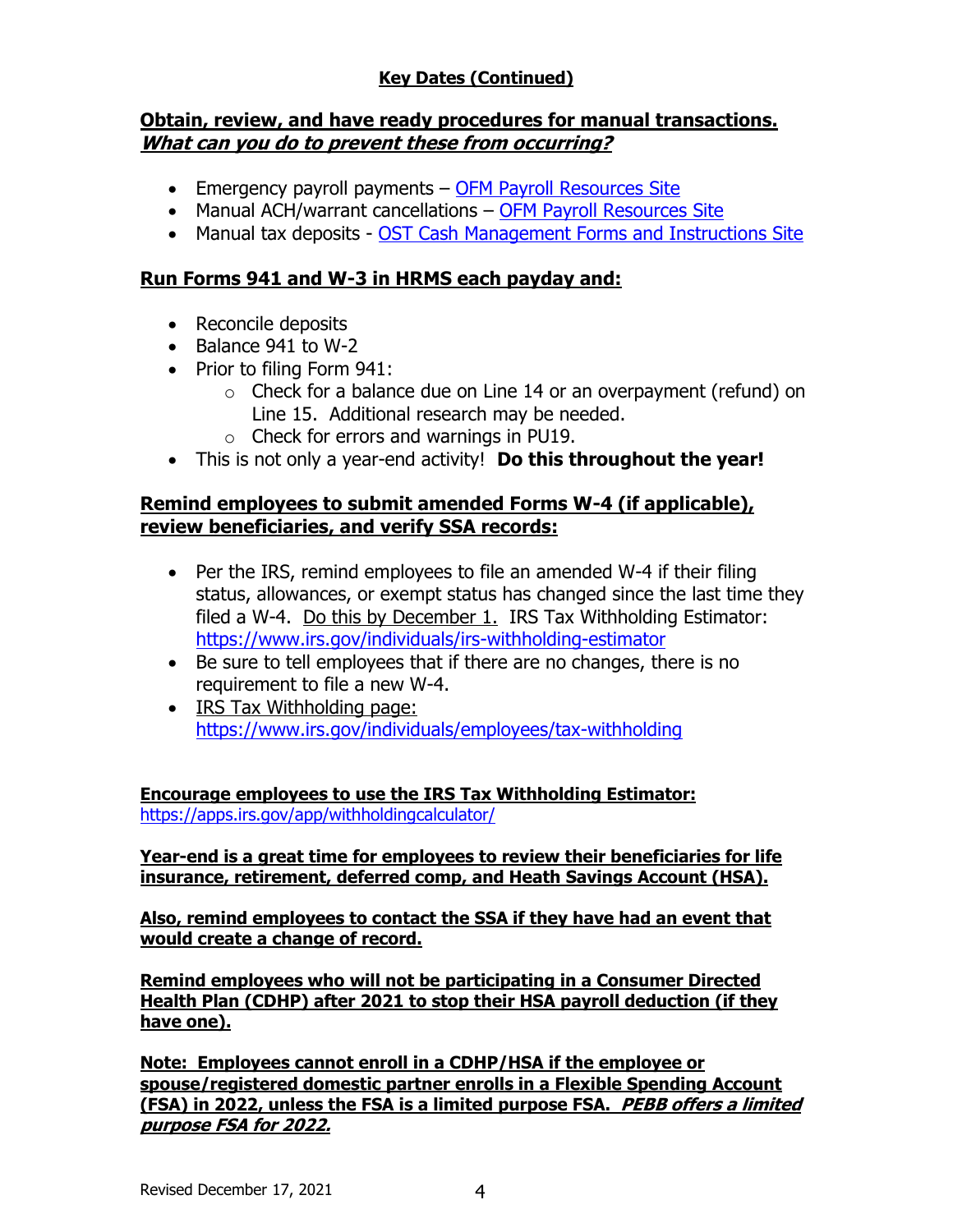# **Key Dates (Continued)**

**Not all employees need to re-attest for a covered spouse or registered domestic partner in 2022. For more information, go to the PEBB surcharge site at** [http://www.hca.wa.gov/public-employee](http://www.hca.wa.gov/public-employee-benefits/employees/spousal-coverage-surcharge)[benefits/employees/spousal-coverage-surcharge.](http://www.hca.wa.gov/public-employee-benefits/employees/spousal-coverage-surcharge)

### **Remind employees who have a non-qualified tax dependent to review IRS Section 152 eligibility (this should take place throughout the year):**

- For complete instructions, including forms, go to the following Public Employee Benefits Board (PEBB) site: [https://www.hca.wa.gov/assets/pebb/50-0704-pebb-declaration-tax](https://gcc02.safelinks.protection.outlook.com/?url=https%3A%2F%2Fwww.hca.wa.gov%2Fassets%2Fpebb%2F50-0704-pebb-declaration-tax-status-2022.pdf&data=04%7C01%7Celizabeth.smith%40ofm.wa.gov%7C4b19910ae0b04cf66a9608d9a3cb86f2%7C11d0e217264e400a8ba057dcc127d72d%7C0%7C0%7C637720916799484207%7CUnknown%7CTWFpbGZsb3d8eyJWIjoiMC4wLjAwMDAiLCJQIjoiV2luMzIiLCJBTiI6Ik1haWwiLCJXVCI6Mn0%3D%7C1000&sdata=yh3y1Z0VUWHYKHkNCL%2BuHf3lfvs1JTwupFnf3M32arY%3D&reserved=0)[status-2022.pdf.](https://gcc02.safelinks.protection.outlook.com/?url=https%3A%2F%2Fwww.hca.wa.gov%2Fassets%2Fpebb%2F50-0704-pebb-declaration-tax-status-2022.pdf&data=04%7C01%7Celizabeth.smith%40ofm.wa.gov%7C4b19910ae0b04cf66a9608d9a3cb86f2%7C11d0e217264e400a8ba057dcc127d72d%7C0%7C0%7C637720916799484207%7CUnknown%7CTWFpbGZsb3d8eyJWIjoiMC4wLjAwMDAiLCJQIjoiV2luMzIiLCJBTiI6Ik1haWwiLCJXVCI6Mn0%3D%7C1000&sdata=yh3y1Z0VUWHYKHkNCL%2BuHf3lfvs1JTwupFnf3M32arY%3D&reserved=0) Employees who want to add a non-qualified tax dependent would also go to this site.
- The Rates page on the PersPay site will be updated with the 2022 Tax Issues Related to non-qualified tax dependents: [https://www.hca.wa.gov/assets/perspay/PEBB-NTQD-2022.pdf](https://gcc02.safelinks.protection.outlook.com/?url=https%3A%2F%2Fwww.hca.wa.gov%2Fassets%2Fperspay%2FPEBB-NTQD-2022.pdf&data=04%7C01%7Celizabeth.smith%40ofm.wa.gov%7C4b19910ae0b04cf66a9608d9a3cb86f2%7C11d0e217264e400a8ba057dcc127d72d%7C0%7C0%7C637720916799494161%7CUnknown%7CTWFpbGZsb3d8eyJWIjoiMC4wLjAwMDAiLCJQIjoiV2luMzIiLCJBTiI6Ik1haWwiLCJXVCI6Mn0%3D%7C1000&sdata=5qNWUkk%2Bu4%2BszElDlzlI%2BgdwEz%2B%2Ff3850Zh%2FKLuI9P4%3D&reserved=0)

## **Verify that Accounts Payable has all Form 1099-MISC data needed for amounts paid to the claimant of deceased employee's estates:**

- Use wage type 3102 for net pay it accrues to general ledger 5145 (Due to Deceased Employees Estates).
- Forms 1099-MISC must be filed with the IRS by January 31, 2022. Be sure the preparer has the data in time to meet the deadline. If your agency is using Account Ability, be aware that there are internal deadlines as well.

**Final Off-Cycle Workbench for 2021:** December 15, 2021 is the last day for cancellations in HRMS.

# **Thursday, December 23, 2021: PAYDAY!**

**End 2021 and Beginning 2022:** Be aware of employee health insurance premium collections between years (cannot be pretax, unless agency administrative error – means a W-2 correction for 2021 – 2022 should not be affected). Be sure to communicate with affected employees!

**Prior to sending out 4th quarter 2021 IRS Form 941:** Ensure that Forms 941, 941-X, W-2, and W-2c are in balance. Doing so will help avoid penalties from the IRS, SSA, or both. Note: Once HRMS has processed Forms W-2, this means a W-2c.

• **DON'T wait until the end of January to complete the 2021 reconciliation process! You should have reconciled all for 2021 already.**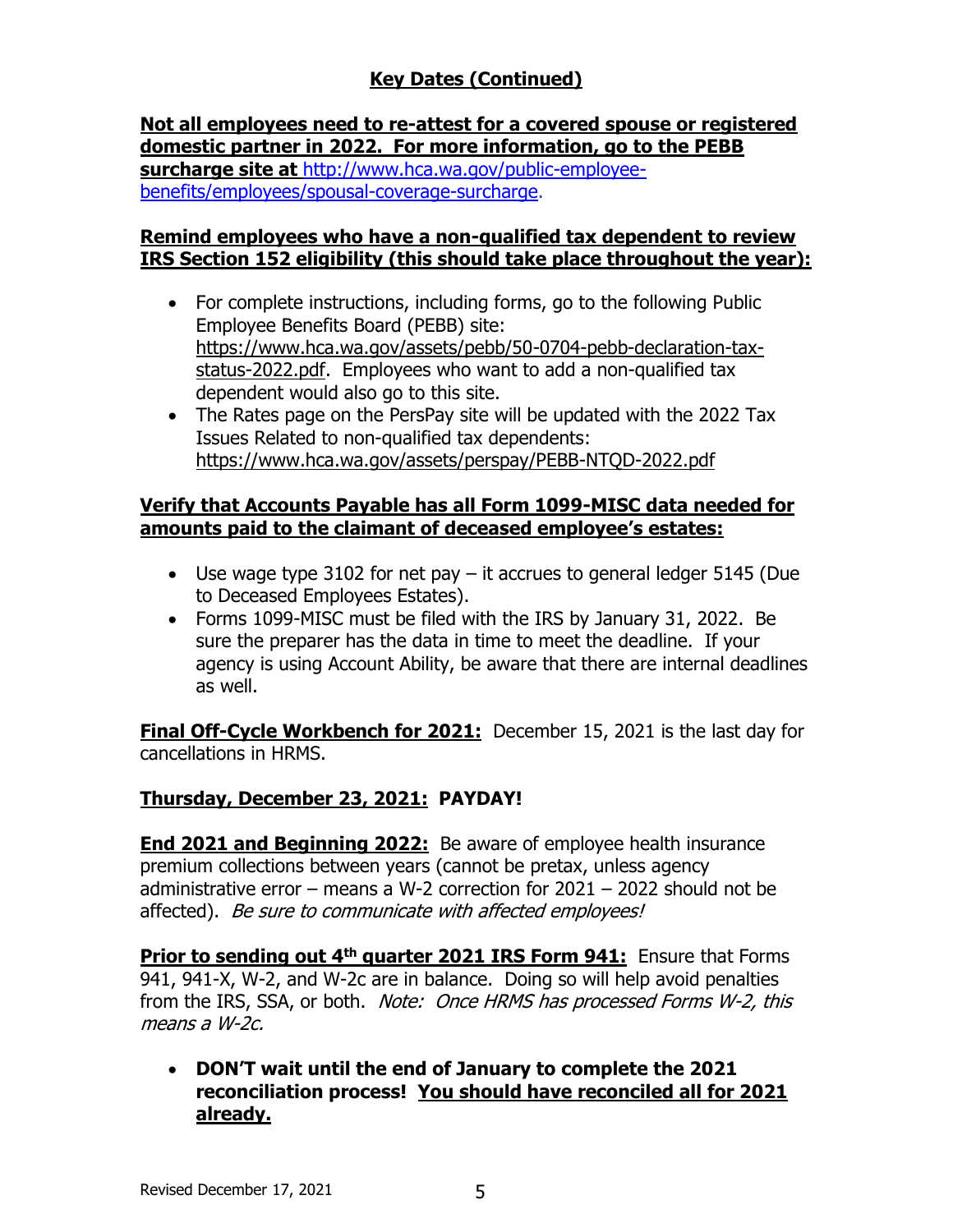• **DO wait until the 941 filing deadline to file!** Why? Avoids a 941-X if you find a correction for your 4<sup>th</sup> Quarter 2021 Form 941.

# **Items to be postmarked by Monday, January 31, 2022 :**

- IRS Fourth Quarter, 2021 Form 941 (Employer's Federal Quarterly Tax Return). Note: Per IRS Publication 15 [\(http://www.irs.gov/pub/irs](http://www.irs.gov/pub/irs-pdf/p15.pdf)[pdf/p15.pdf\)](http://www.irs.gov/pub/irs-pdf/p15.pdf), extra 10 days if you don't owe money.
- Forms W-2 to employees.

# **February 15, 2022:** Exempt Forms W-4 expire**.**

- Per IRS Publication 15.
- Begin withholding for any employee who previously claimed exemption from withholding, but has not given you a new Form W-4 for the current year.
	- $\circ$  If the employee does not give you a new Form W-4, withhold tax as if he or she is Single or Married filing separately in Step 1(c) and made no entries in Step 2, Step 3, or Step 4 of the 2022 Form W-4.
	- $\circ$  If you have an earlier Form W-4 for this employee that is valid, withhold based on the earlier Form W-4.
- After Day 4 for the 12/10 payroll, you can run **HRMS report ZHR\_RPTPY661** "Tax Exempt Status Report" to find out which employees are claiming exempt.

**TIP:** Run this report after every payroll to make sure that:

- $\circ$  Employees listed on the report have a current exempt W-4 on file.
- $\circ$  Employees filing exempt are listed as "reportable" in HRMS. Why? Even though an employee turns in an exempt W-4, wages are still reportable in Box 1 of the W-2!

# **After Completing the Year-End Process**

- Schedule a Year-End debriefing meeting to review successes and failures.
- Document lessons learned in 2021 in preparation for the next Year-End.
- Go over the 2022 payroll calendar: Be aware of deadlines and paydates! Of special note are:
	- $\circ$  October 7 Payday is early (bank holiday on following Monday)
	- $\circ$  December 23 Payday is early (holiday is on a Friday)

# **Throughout the year, watch "effective dating" on Form W-4 changes**

• If you use a date that does not include a time period in the employees' tenure in your agency, you may affect another agency's payroll revolving account (035), causing an out of balance condition for both agencies.

**Go to the HRMS Support Hub site and check out the year-end schedule!** <https://support.hrms.wa.gov/resources/year-end-activities>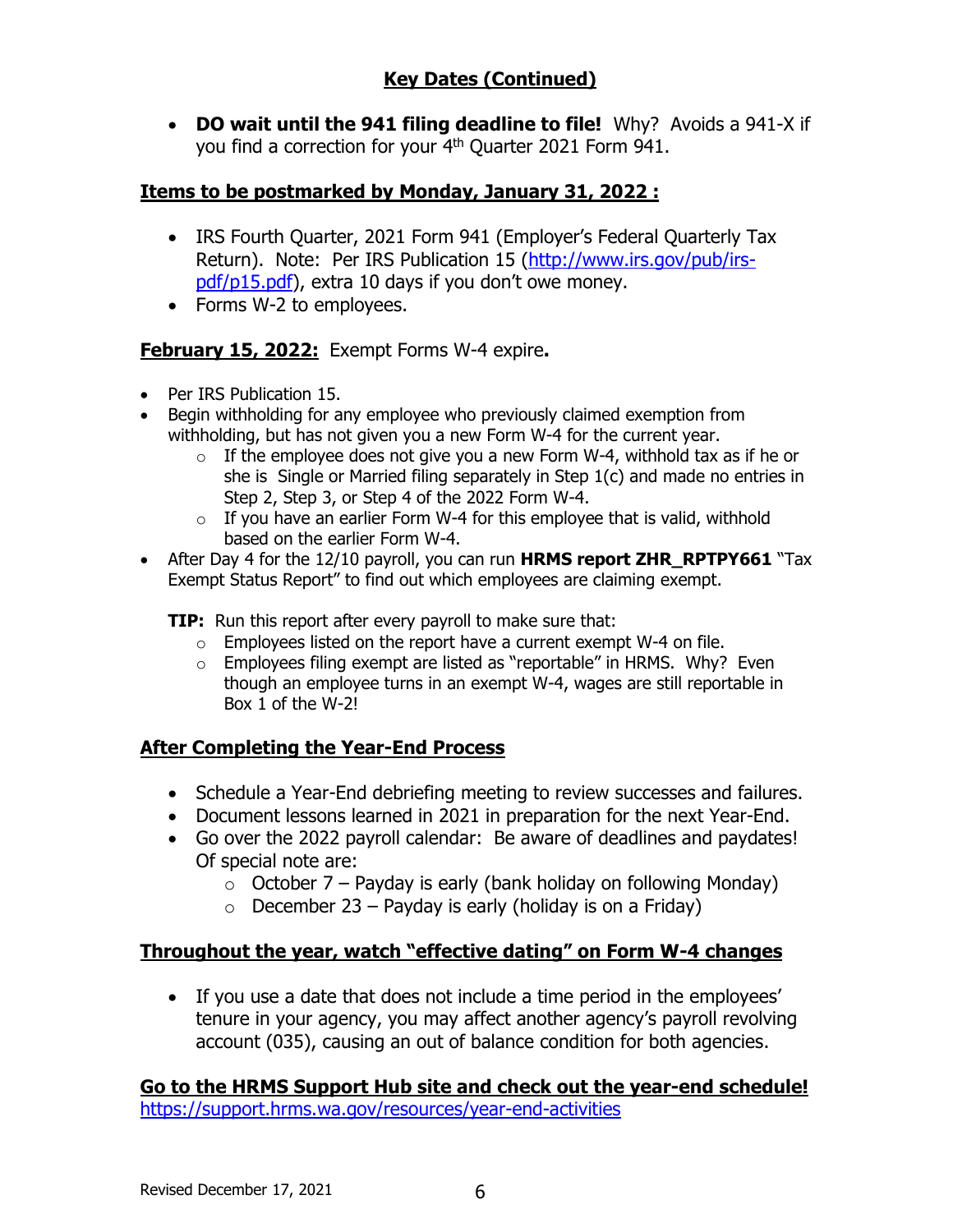# **2. Internal Revenue Service**

### **Taxable Fringe Benefits:**

The IRS guide to Taxable Fringe Benefits can be viewed at the following web address: [https://www.irs.gov/pub/irs](https://www.irs.gov/pub/irs-pdf/p15b.pdf?_ga=1.14343934.873758405.1453249327)[pdf/p15b.pdf?\\_ga=1.14343934.873758405.1453249327](https://www.irs.gov/pub/irs-pdf/p15b.pdf?_ga=1.14343934.873758405.1453249327)

**Also, Publication 5137 – Fringe Benefit Guide – was updated earlier last year:** <https://www.irs.gov/pub/irs-pdf/p5137.pdf>

**Webinars for Tax-Exempt & Government Entities (includes a link to past webinars):** [https://www.irs.gov/government-entities/webinars-for-tax](https://www.irs.gov/government-entities/webinars-for-tax-exempt-government-entities)[exempt-government-entities](https://www.irs.gov/government-entities/webinars-for-tax-exempt-government-entities)

Items of note:

- Taxable travel work with Accounts Payable
	- $\circ$  Based on your agency's policy, be sure to use the appropriate HRMS wage types to either:
		- **Tax the value of the taxable travel (traveler was already** reimbursed outside of the system) or
		- Reimburse and tax the taxable travel (traveler is reimbursed for taxable travel using HRMS)
- Commute Trip Reduction payments
- Allowance payments
- QDP rate changes (automatically updated)
- Special Accounting Rule for benefits provided in November/December (or a shorter period)

IRS Contact Information for Government Agencies:

- $\bullet$  1-877-829-5500
- [https://www.irs.gov/government-entities/tax-exempt-government-entities](https://www.irs.gov/government-entities/tax-exempt-government-entities-division-at-a-glance)[division-at-a-glance](https://www.irs.gov/government-entities/tax-exempt-government-entities-division-at-a-glance)
- Washington's Federal, State, and Local Government contact
	- o Evajean Galgana
	- o [evajean.c.galgana@irs.gov](mailto:Jennifer.A.Macht@irs.gov)
	- $\circ$  (206) 946-3639 (however, email is best)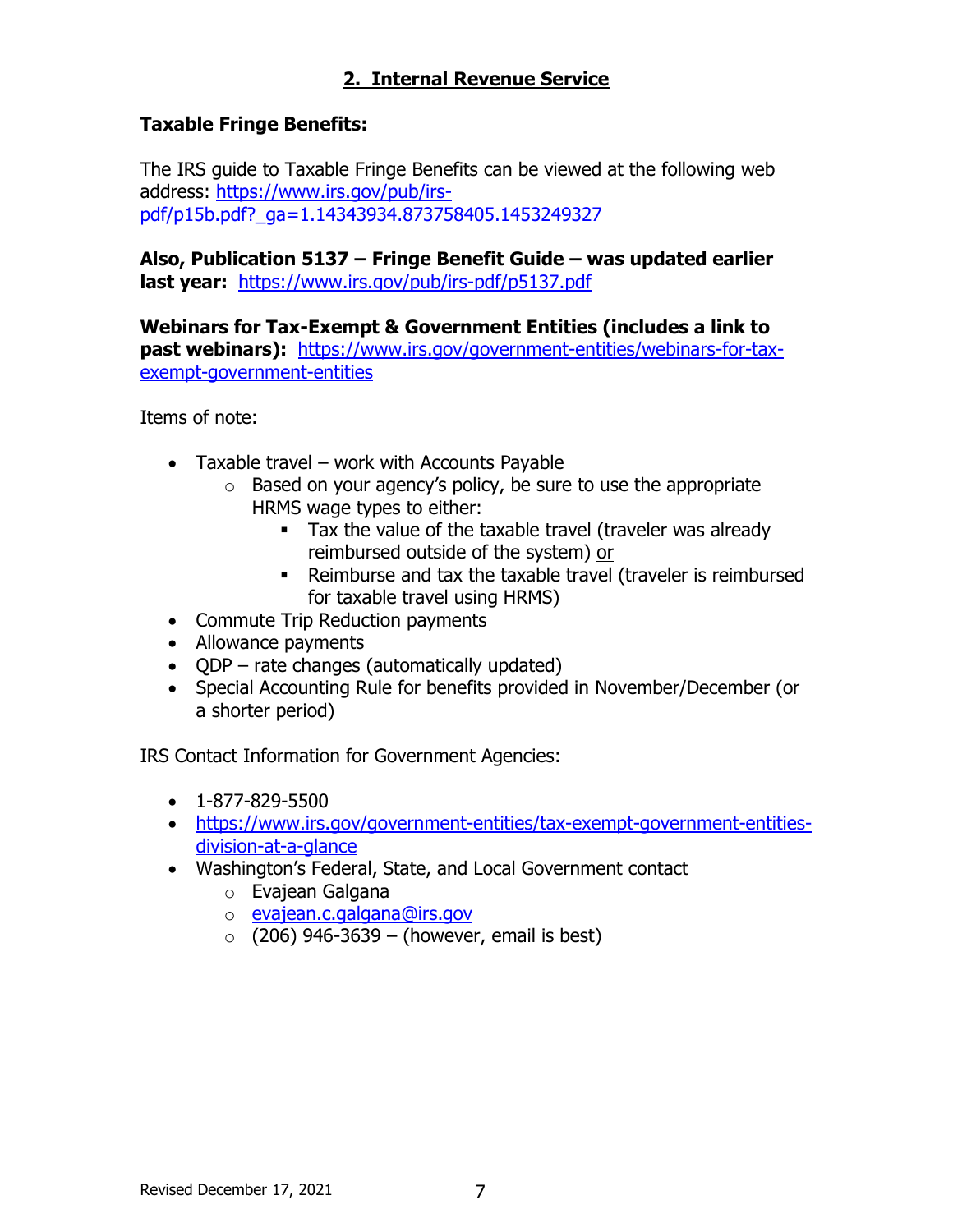## **Internal Revenue Service (Continued)**

#### **Deceased Employees – reporting rules**

- IRS requirements:
	- **All payroll payments** made to a deceased employee (in the calendar year of death as well as future calendar years) are **not subject to federal income tax.**
	- With the **exception of sick leave buyouts**, all wage payments (pay, overtime, comp time, annual leave, etc.) to a deceased employee are **subject to social security and Medicare taxes in the calendar year of death, but not in subsequent years** (Excluding payments to employees who have reached their respective maximums). The earning period being processed is not relevant – only the actual pay date.
	- **Sick leave buyouts** made to deceased employees' survivors are **exempt from social security and Medicare taxes.**
	- The **claimant** of payouts made to the deceased employee receives a Form **1099-MISC**. Per previous conversations with the IRS, **Gross**  Pay less deferrals are reported. Report in Box 3, "Other Income."

## **Forms and Instructions:**

• Form **W-2** (Wage and Tax Statement), Form **W-3** (Transmittal of Wage and Tax Statements) and instructions

Forms **W-2c** (Corrected Wage and Tax Statement), Form **W-3c** (Transmittal of Corrected Wage and Tax Statements), (multiple copies) and instructions – Can register with the SSA and **submit on line:** <http://www.ssa.gov/employer/>

### **Electronic Forms W-2c are strongly recommended.**

- Form **941-X** (Adjusted Employer's Quarterly Federal Tax Return or Claim for Refund)
- IRS definition of "administrative error:" [https://www.irs.gov/pub/irs](https://www.irs.gov/pub/irs-wd/201727008.pdf)[wd/201727008.pdf](https://www.irs.gov/pub/irs-wd/201727008.pdf)

The following website can be used to research any of the above mentioned forms and instructions as well as all other forms and instructions provided by the IRS:<https://apps.irs.gov/app/picklist/list/formsPublications.html>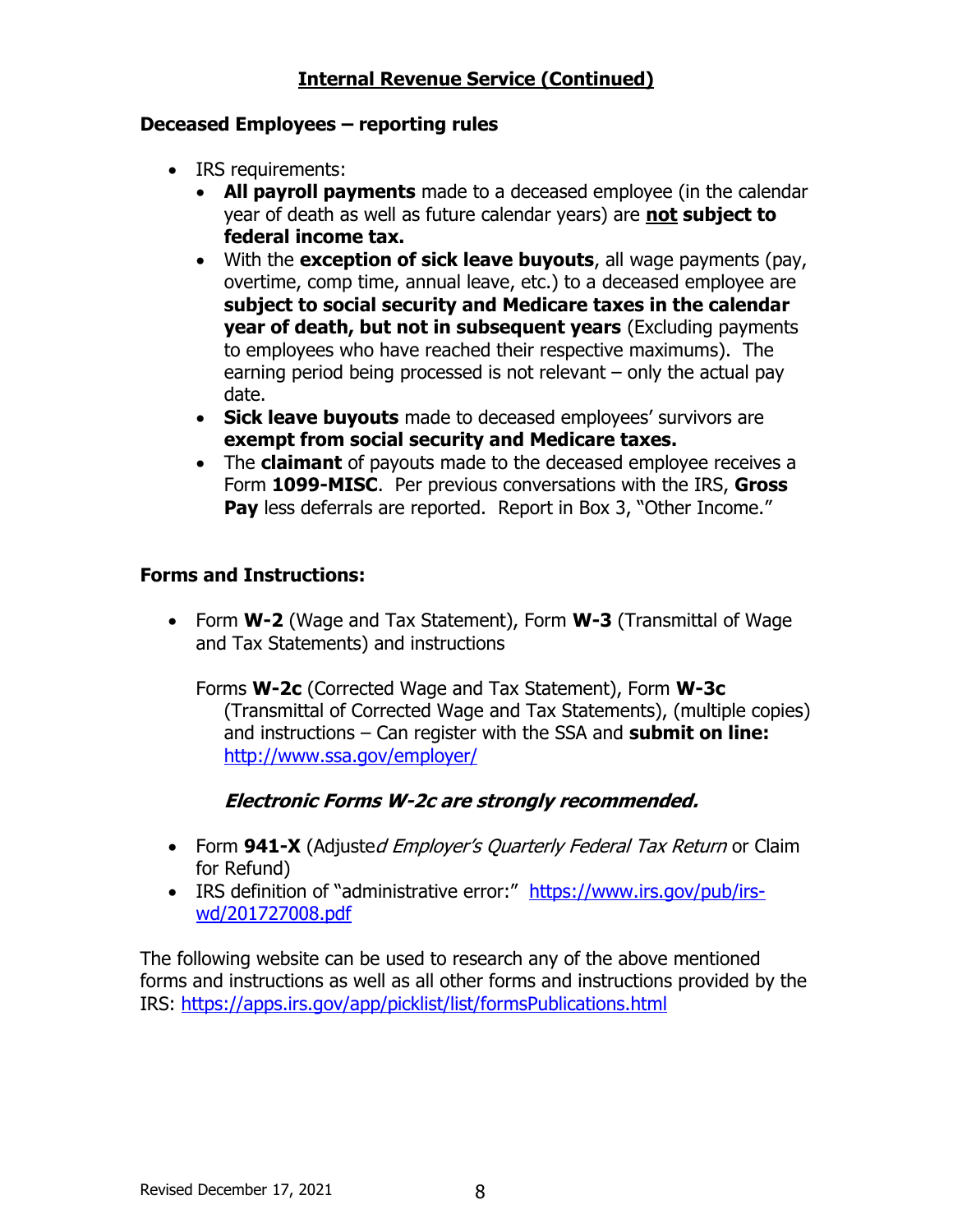## **Internal Revenue Service (Continued)**

#### **Overpayments Collected for Prior Years:**

Per the IRS, wages repaid for prior years do not reduce the actual wages paid to an employee in the current tax year.

The example below relates to Form W-2 Box 1 (Wages, Tips, and Other Compensation) only:

- Employee paid \$31,000 in 2021, \$1,000 of which was an overpayment
- Employee pays back the \$1,000 in 2022
- Employee paid \$35,000 in 2022
- Therefore:
	- $\circ$  2021 Box 1 is \$31,000
	- $\circ$  2022 Box 1 is \$35,000
	- $\circ$  Employee may take a deduction for \$1,000 in 2022 on their 1040.
	- o Employer DOES NOT reduce 2022 wages to \$34,000

For further information, see IRS Publication 15 "Wage Repayments:" [https://www.irs.gov/pub/irs](https://www.irs.gov/pub/irs-pdf/p15.pdf?_ga=1.11678589.873758405.1453249327)[pdf/p15.pdf?\\_ga=1.11678589.873758405.1453249327](https://www.irs.gov/pub/irs-pdf/p15.pdf?_ga=1.11678589.873758405.1453249327)

For repayments of income after for prior years, the employee will need to follow the procedure found in IRS Publication 525, Taxable and Nontaxable Income. Refer to "Repayments:" <https://www.irs.gov/pub/irs-pdf/p525.pdf>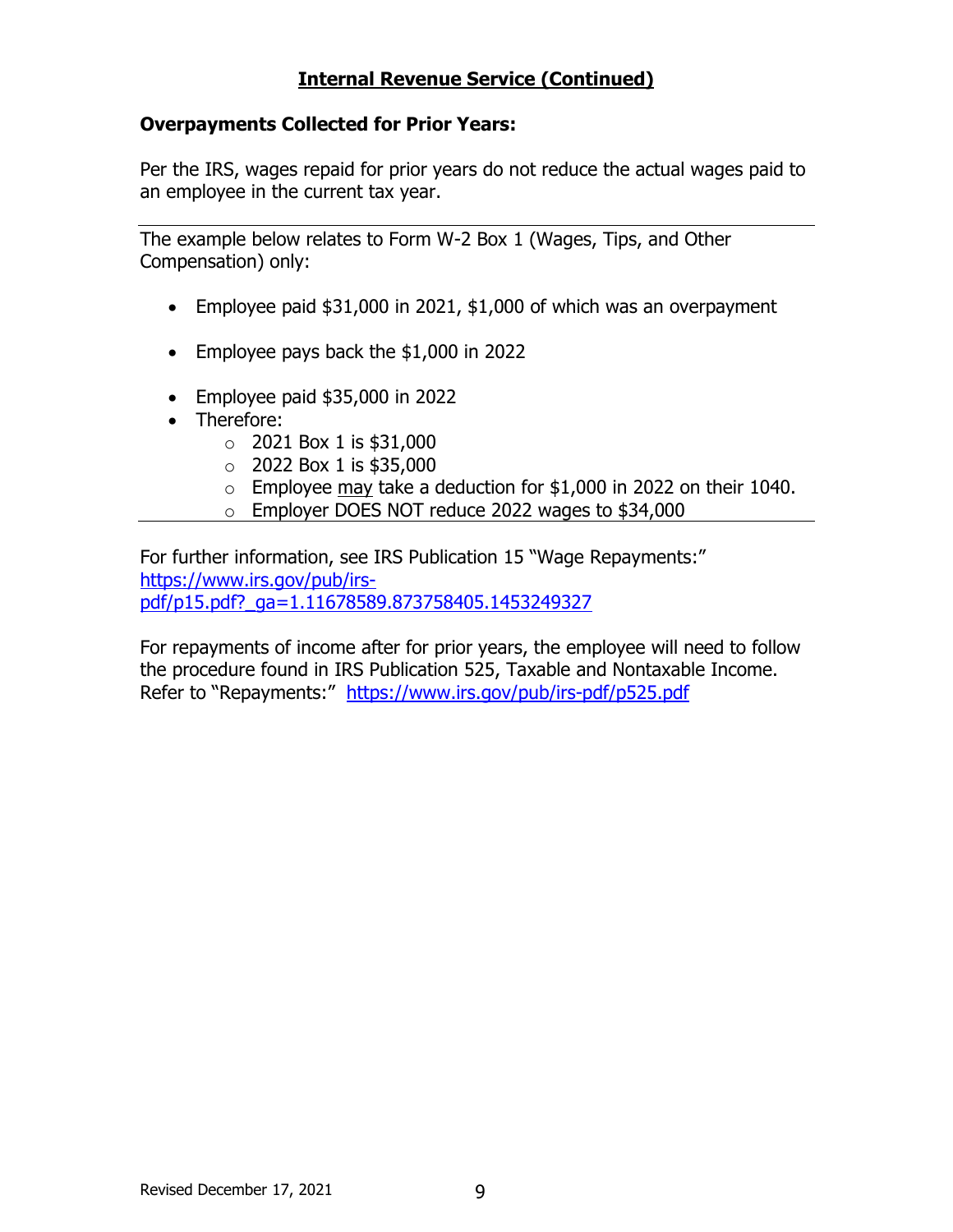# **3. Social Security Administration**

The Social Security Administration (SSA) maintains the "Critical Links" document, which provides guidance to employers on correctly reporting names and social security numbers on Forms W-2 so that SSA can match each W-2 to the employee's lifelong earnings history. The "Critical Links" page can be found at: <http://www.ssa.gov/employer/critical.htm>

The SSA encourages:

- Employers to verify an employee's name and social security number (SSN) on the employee's W-4 form as part of the hiring process for tax withholding and reporting purposes.
- Employers to use the Social Security Number Verification Service (SSNVS) to verify social security numbers on-line. More information is available at [http://www.ssa.gov/employer/ssnv.htm.](http://www.ssa.gov/employer/ssnv.htm)
- Workers NOT to carry their SSN or social security card on them because of identity theft.

The social security card **cannot be a required** document for purposes of proving the employee's authorization to work in the U.S. under the immigration law (I-9).

**IRS Penalties**: If Form W-2 does not contain the employee's correct name or social security number, under the Internal Revenue Code, the employer "may be" penalized up to \$280.00 for each incorrect Form W-2 (maximums apply – see the IRS Forms W-2/W-3 Instructions at [http://www.irs.gov/pub/irs-pdf/iw2w3.pdf\)](http://www.irs.gov/pub/irs-pdf/iw2w3.pdf).

**Helpful Hint**: If an employee has only one name, it would be considered the last name for W-2 reporting purposes.

The SSA returns electronic and paper wage reports to employers that contain a W-2 with any of the following conditions:

- Medicare wages and tips less than the sum of social security wages and social security tips on the W-2
- Social security tax is greater than zero and social security wages and social security tips equal to zero
- Medicare tax is greater than zero and Medicare wages and tips are equal to zero

See page ii of the 2020 Specifications for Filing Forms W-2 Electronically booklet (SSA Publication 42-007):

[https://www.ssa.gov/employer/efw/20efw2.pdf?\\_ga=2.100422046.1498023528.](https://www.ssa.gov/employer/efw/20efw2.pdf?_ga=2.100422046.1498023528.1604786588-1121433462.1604786588) [1604786588-1121433462.1604786588](https://www.ssa.gov/employer/efw/20efw2.pdf?_ga=2.100422046.1498023528.1604786588-1121433462.1604786588) (Note: You may need to cut/past the link into your browser).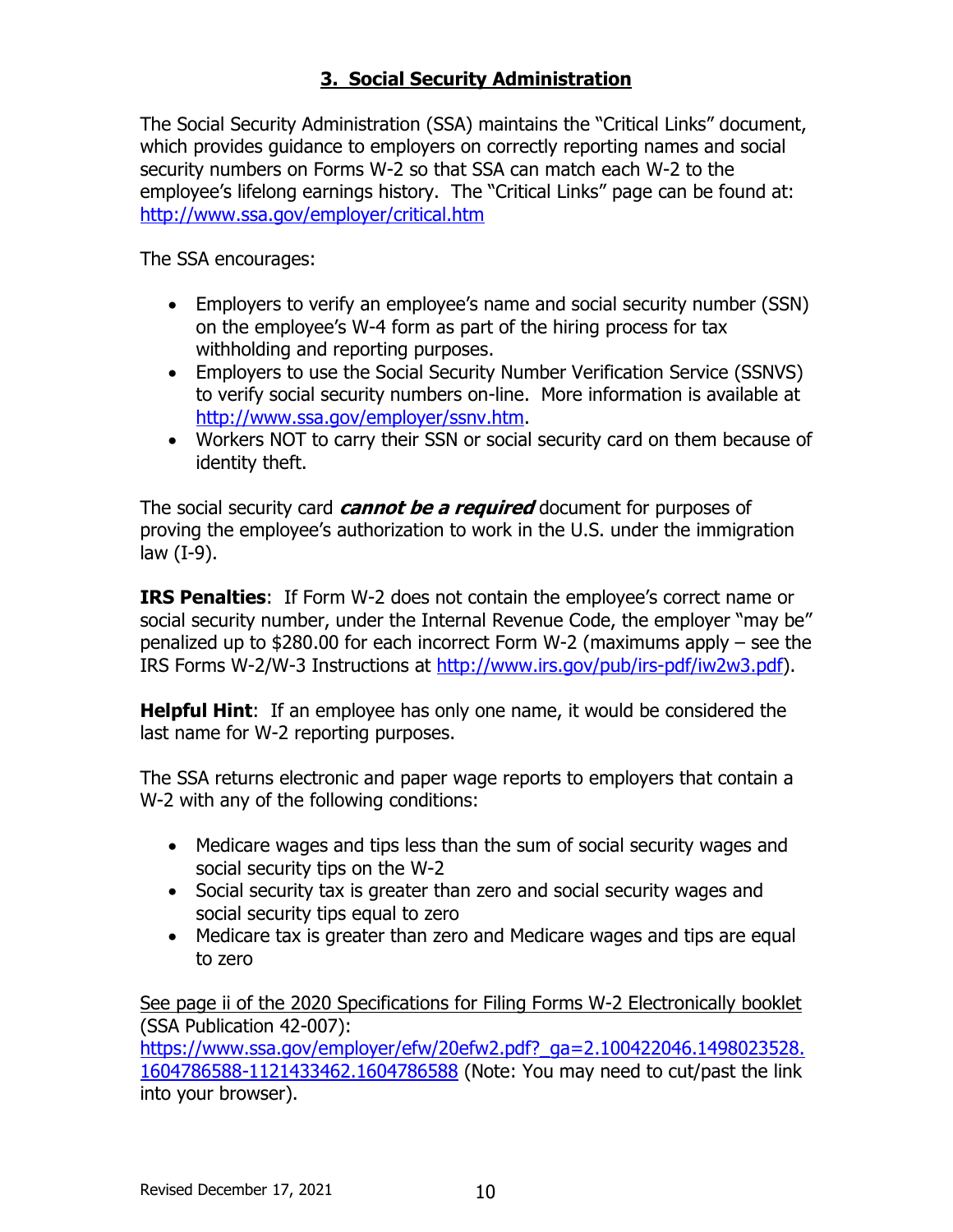## **Social Security Administration (Continued)**

The SSA provides a helpful site called **Hints for Preventing Resubmission Notices** [from Social Security.](http://www.socialsecurity.gov/employer/filetips.htm?__utma=176294311.2009709807.1358870179.1409182389.1415051783.18&__utmb=176294311.13.9.1415051875204&__utmc=176294311&__utmx=-&__utmz=176294311.1368835415.4.3.utmcsr=ofm.wa.gov|utmccn=(referral)|utmcmd=referral|utmcct=/policy/50.10.htm&__utmv=-&__utmk=110004933) Check it out!

Washington's SSA contacts:

- Armond Joseph
- [SEA.RO.CPS.ESLO@ssa.gov](mailto:SEA.RO.CPS.ESLO@ssa.gov)
- (425) 215-2229
- Stephanie Winker
- [SEA.RO.CPS.ESLO@ssa.gov](mailto:SEA.RO.CPS.ESLO@ssa.gov)
- (425) 215-2677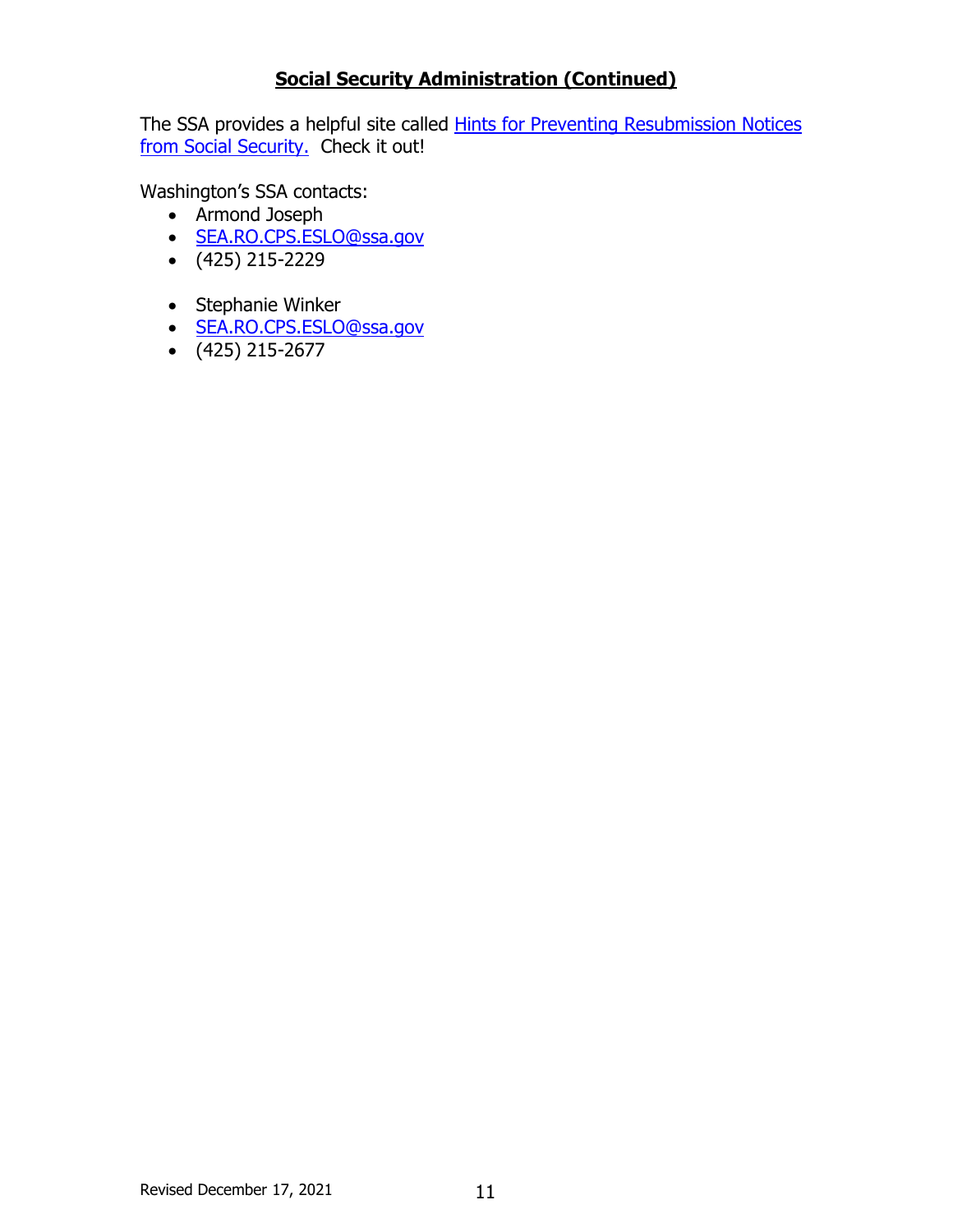### **4. Other State Withholding Tax (as provided by Social Security Administration)**

State and local tax data needs to be reported on the employee's copy of the W-2 so that they can file state or local tax returns. However, the W-2 file that the state sends to the SSA does not need to contain that information. The SSA does not read state and local tax data nor pass it on to anyone.

Depending upon the locality involved, agencies may need to send state or local W-2 data to that entity. For example, Oregon requires W-2 data to be sent electronically.

Each state is slightly different rules and regulations so you need to check with those in which you have employees.

Further instructions for 2021 W-2 & W-3 forms can be found at the following IRS web address: <http://www.irs.gov/pub/irs-pdf/iw2w3.pdf>

Agencies using HRMS can include other state wage and tax information by following HRMS procedures.

- For other state's income taxes to be reported on employees' Forms W-2, a state ID is required.
- HRMS must have the state's ID number in the system.
- For state ID numbers that are not presently in HRMS, complete a State ID Number Form and send it to HRMS by December 10, 2021: Refer to the OFM Service Notification sent on October 28, 2021.

Agencies not using HRMS can include other state wage and tax information by updating (but not sending) the Form W-2 found on SSA's Business Services Online website a[t http://www.ssa.gov/employer/.](http://www.ssa.gov/employer/)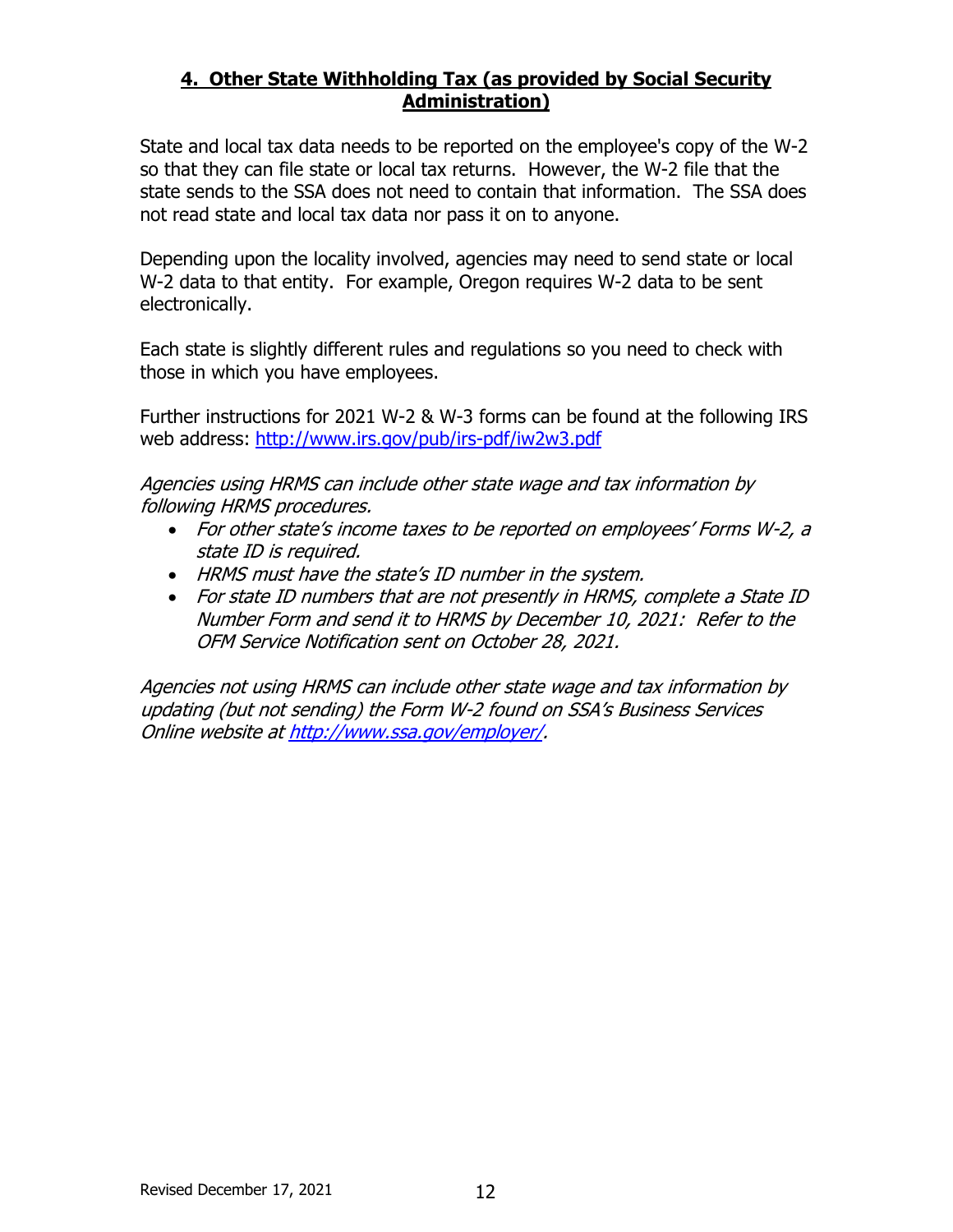## **5. EFTPS Payments Not Made Through HRMS**

Journal vouchers to be sent to the Office of the State Treasurer (OST) for IRS payments (EFTPS) are due by **11:30am** in order to process for next day settlement. In the event you require same-day tax transmission, the wire must be at OST by **11:00am**.

Links to the EFTPS instructions and the EFTPS form are available at <https://tre.wa.gov/> on the cash management page:

[https://www.tre.wa.gov/partners/for-state-agencies/cash](https://www.tre.wa.gov/partners/for-state-agencies/cash-management/forms-and-instructions/)[management/forms-and-instructions/](https://www.tre.wa.gov/partners/for-state-agencies/cash-management/forms-and-instructions/)

**Note:** In order for the deposit to show on the HRMS generated IRS Forms 941/Schedule B, agencies still have to go in to HRMS and enter it. Use transaction code **PU19**.

It's always a good idea for your Accounting Office to review what signatures are on file with OST. Doing so will ensure that your agency has the right people in place for year-and and beyond. This is especially important due to the large number of agencies still working remotely and the increased time it takes to get new authorized signers added for your agency.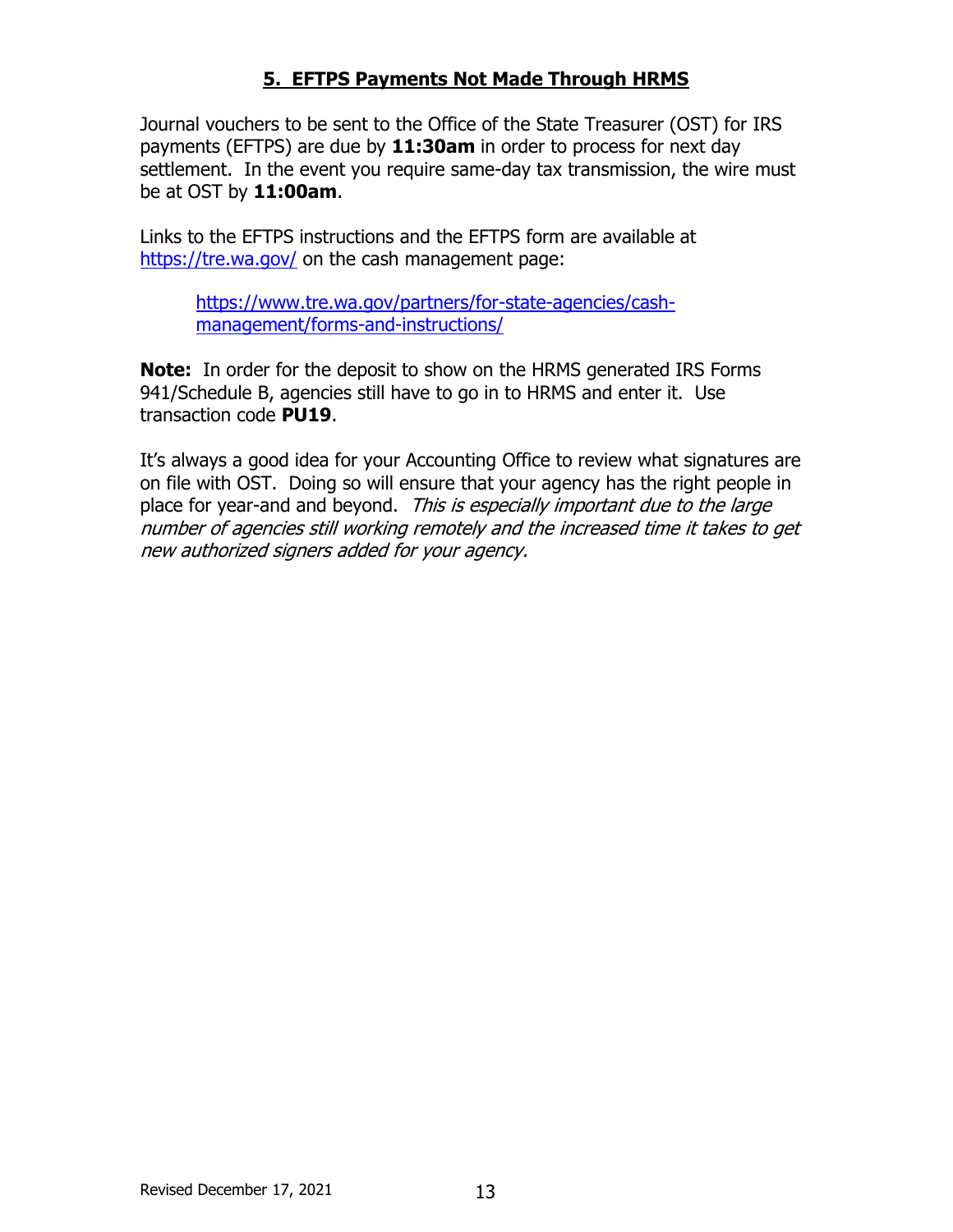## **6. Office of Financial Management (OFM)**

#### **Manual Processing Tasks**

The following manual processing tasks can be found on OFM's website in the Accounting page under "Find Administrative & Accounting Resources" (Payroll): <http://www.ofm.wa.gov/resources/payroll.asp>

If you are unable to find what you need at this website, contact Elizabeth Smith.

- Manual warrant cancellations
- Emergency payroll payments
- Federal tax Reconciliations
- Year-end reconciliations

### **Other items of interest in the Payroll Resources Site:**

- IRS/SSA materials (forms and publications)
- Deceased employees
- State paydates, federal holidays, IRS \$100,000 next day deposit dates
- ACH authorization form
- Payroll card information
- Garnishments and Overpayments
- Reconciliation
- Settlement payments attributable to wages
- Comp time cash-out for terminating employees
- Mid-Period transfer template
- PPA Website
- There are many other items in this site as well. Check it out!

OFM Home Page: [http://www.ofm.wa.gov](http://www.ofm.wa.gov/)

State Administrative and Accounting Manual (SAAM) - Payroll = Chapter 25 <http://www.ofm.wa.gov/policy/default.asp>

#### **COVID-19 accounting resources:**

[https://www.ofm.wa.gov/accounting/administrative-accounting-resources/covid-](https://www.ofm.wa.gov/accounting/administrative-accounting-resources/covid-19-accounting-resources)[19-accounting-resources](https://www.ofm.wa.gov/accounting/administrative-accounting-resources/covid-19-accounting-resources)

Active Payroll/HR items:

• Federal student loan garnishments effective through January 31, 2022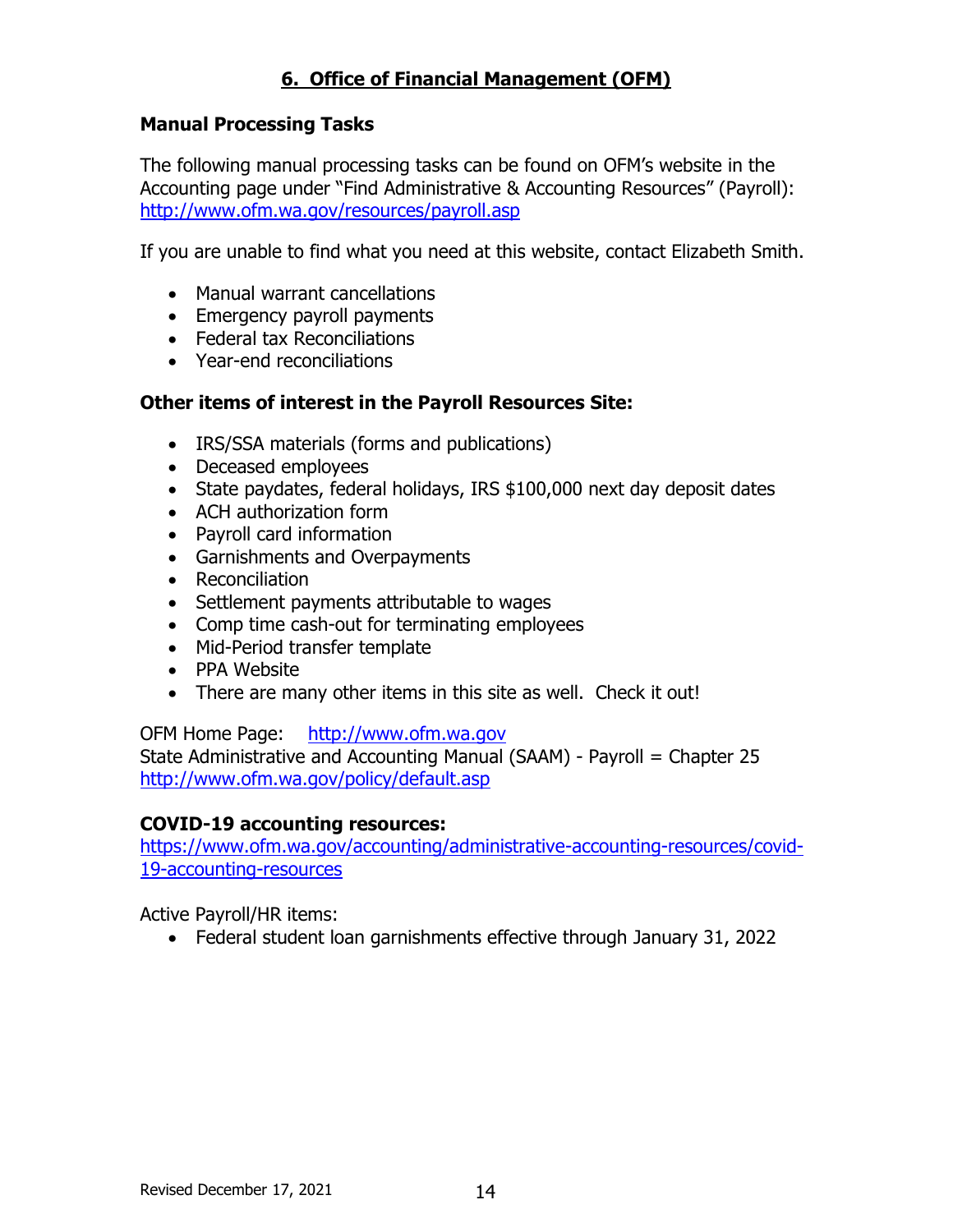# **7. Rates/Limits for 2022**

### **Social Security Wage Base**:

- \$142,800 in 2021 and
- **\$147,000 for 2022**

The employee and employer tax rates remain at **6.2% each** (12.4% total).

**Note:** For employees that are at or near the max that transfer in to your agency from another HRMS agency, follow **HRMS** procedures to ensure that Social Security will not be deducted when the employee maxes out for the year (the state of Washington is one employer for Social Security purposes).

The employee and employer **Medicare Tax Rates** remains at **1.45% each** (2.90% total). **See note below.** There is no maximum wage base for Medicare taxes.

**Note:** Employers must withhold an additional 0.9% from wages paid to an employee that exceed \$200,000 during the year (regardless of the employee's filing status). This makes the effective *employee* Medicare tax rate **2.35% on wages over \$200,000.**

**Supplemental Withholding Rate (for supplemental wages less than \$1 Million)**:

- 22% in 2021 and
- **22% for 2022** (\_37% for supplemental wages over \$1 million)

**Election Worker exclusion threshold** for applicable states:

- \$2,000 in 2021 and
- **\$2,000 for 2022**

## **POV Mileage Rate:**

- \$0.560 per mile max in 2021and
- **\$0.585 per mile max for 2022** (refer to SAAM subsections [10.90.20](https://ofm.wa.gov/sites/default/files/public/legacy/policy/10.90.htm#10.90.20) and [10.10.10.b.\)](http://www.ofm.wa.gov/policy/10.10.htm)

## **Qualified Transportation Fringe Benefit Limits:**

- Qualified parking provided by an employer to an employee: o \$270/mo in 2021 and **\$280/mo for 2022**
- Combined Commuter Highway Vehicle Transportation, Transit Passes and Vanpool Privileges:
	- o \$270/mo in 2021 and **\$280/mo for 2022**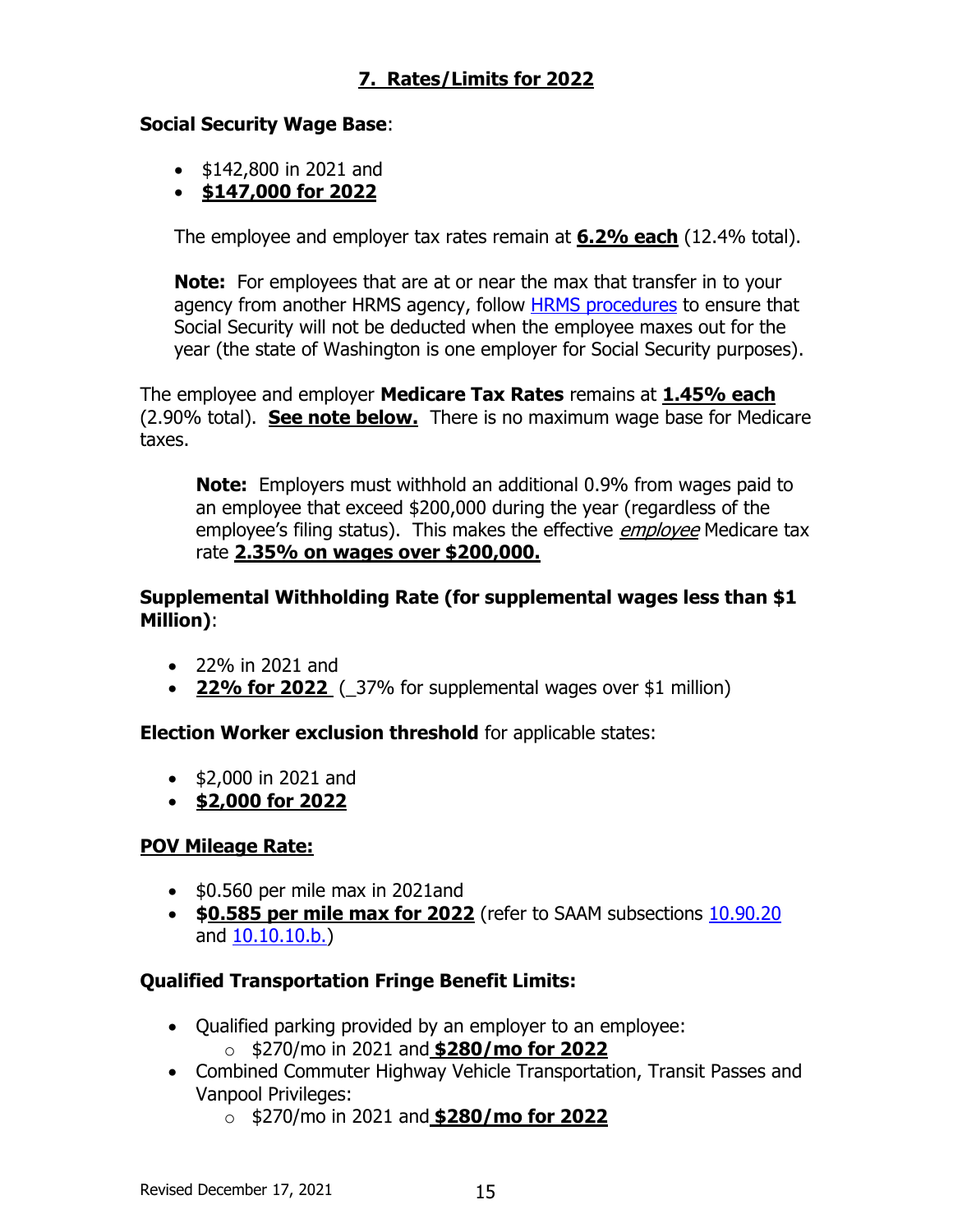## **Rates/Limits for 2022 (Continued)**

### **Limitations on Exclusions for Elective Deferrals Under:**

- **IRS Section 403(b); Non-Profit Employers and Public Schools and IRS** Section 457 (State and Local Governments and Tax Exempts)
	- $\circ$  \$19,500 in 2021 and
	- o **\$20,500 for 2022**

#### **Flexible Spending Accounts:**

- \$2,750/yr. maximum (PEBB is \$2,750, IRS is \$2,750) in 2021 and
- **\$2,750/yr. for 2022 (\$120 minimum)**
- **Remember, use or lose!**
- **Grace period through March 15, 2022 for 2021 FSA. Beginning in 2022, there will be a carryover option into 2023.**

### **Health Savings Accounts:**

- **Individual contribution limit:**
	- $\circ$  \$3,600/yr. maximum in 2021 and
	- o **\$3,650/yr. maximum for 2022**
- **Family contribution limit** (Employee + one or more family members enrolled in the Consumer Directed Health Plan (CDHP)):
	- $\circ$  \$7,200/yr. maximum in 2021 and
	- o **\$7,300/yr. maximum for 2022**
- **Note:** The above limits include the employer's annual contributions (\$700.08 for an individual, \$1,400.04 for a family)
- Members ages 55 and older may contribute up to \$1,000 more annually (in addition to the limits above)
- Note: The \$125 wellness incentive counts towards the yearly limit! Employees should take this amount, as well as the employer's annual contributions, into account when figuring out any of their own contributions.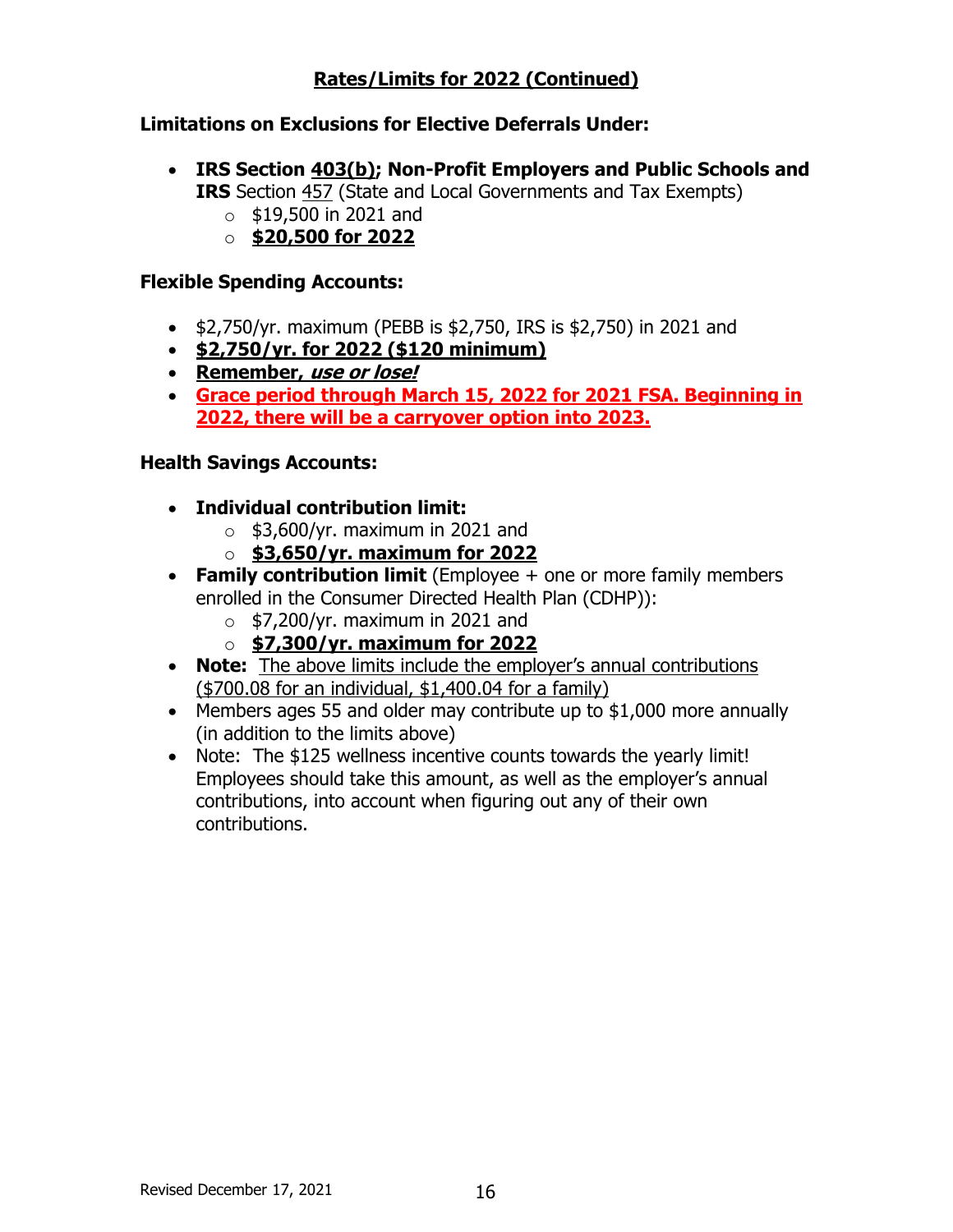## **Rates/Limits for 2022 (Continued)**

#### **Compensation Limits for Retirement Contributions:**

- \$290,000 in 2021 and
- **\$305,000 for 2022**

### **Contribution Limits for the Deferred Compensation Program:**

- \$19,500 in 2021 and
- **\$20,500 in 2022**

#### **Catch-up options for participants age 50 and older:**

- \$26,000 in 2021 and
- **\$27,000 in 2022**

#### **Special Catch-up limit for participants nearing retirement:**

- \$39,000 in 2021
- **\$41,000 in 2022**

**The rates and limits listed above are based on information supplied by the American Payroll Association, the Health Care Authority, and OFM. The IRS and SSA are the final authority on rates and limits.**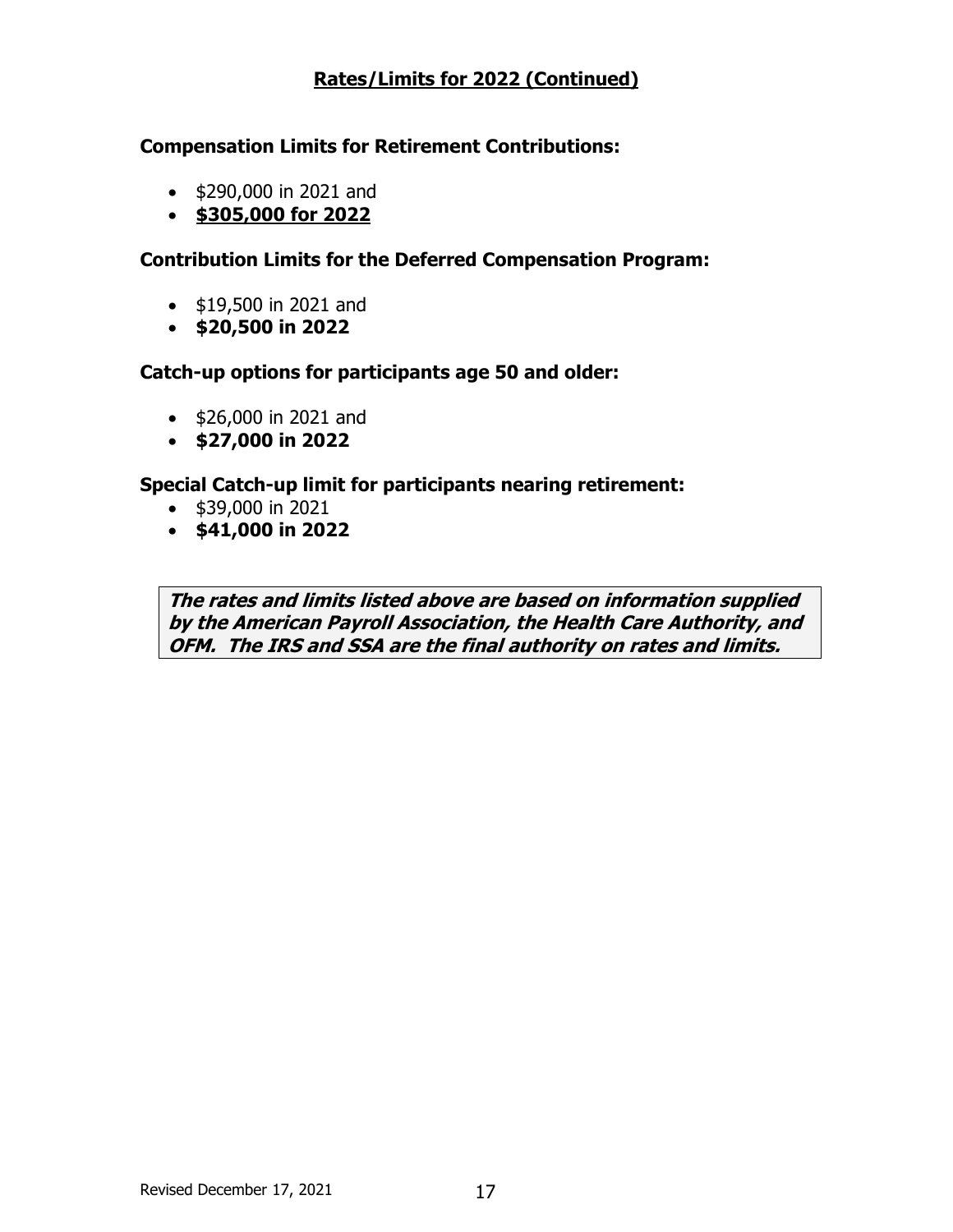# **8. Affordable Care Act**

## **W-2 Reporting of Cost of Employer Provided Health Coverage**

The federal Affordable Care Act (ACA) requires employers to report the total cost of employer sponsored health coverage on employees' Forms W-2.

- Effective for 2012 and later Forms W-2
- Reported in Box 12 using code DD
- Provides information to the employee
- **Note:** The cost of employer provided health insurance does **not equal employee premiums + state share.**
	- $\circ$  The amount shown on the W-2 will be the amount paid to health insurance providers by HCA. The amounts can differ. Examples: Single vs. family, one provider vs. another.
	- $\circ$  This means that the amount shown on the earnings statement will differ from the amount on the W-2.
- **Remember!**
	- o Be sure that employee premiums and state share are recorded properly for all employees, especially:
		- New employees
		- **EXECUTE:** Terminating employees
		- **Employees on leave without pay**
	- o When processing ER medical cost (wage type 2550), be sure to also use wage type 2575 (insurance provider cost).
		- Failing to do so will cause inaccurate reporting on Box 12 DD.
- Reconciling your health insurance general ledger (account 035, GL 5181) will help you find discrepancies!
- Utilize the HRMS Health Care Activity Report.
	- o ZHR\_RPTBNN36
	- o Use Tax Reporter File Format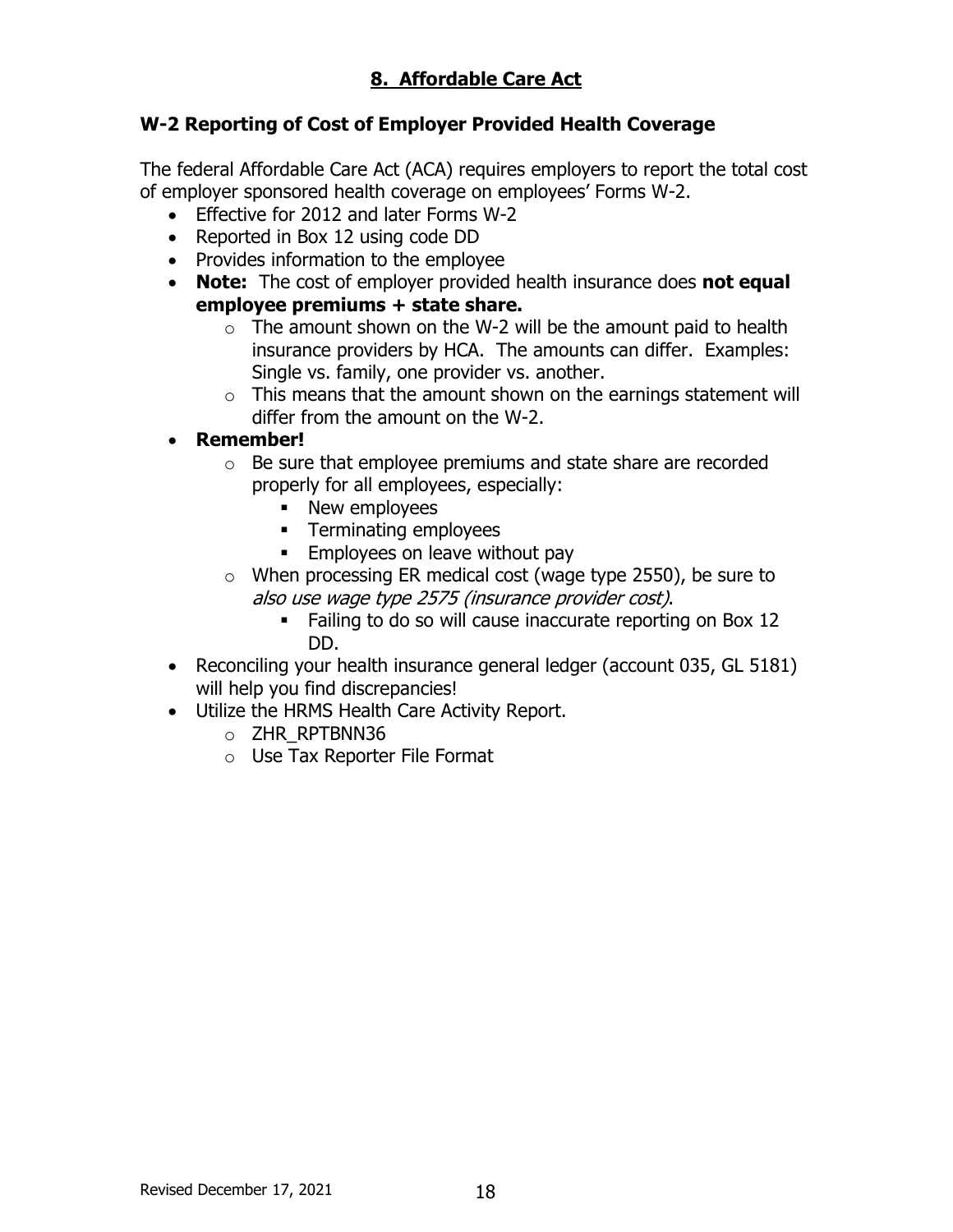# **Affordable Care Act (Continued)**

### **Employee and Employer Reporting Requirements**

**IRS Form 1095-C:** Employer-Provided Health Insurance Offer and Coverage **IRS Form 1094-C:** Transmittal of Employer-Provided Health Insurance Offer and Coverage Information Returns

- Who prepares Forms 1095-C and 1094-C?
- HCA is designated by the governor to prepare forms for all state agencies and higher education institutions.
- The 1095-C is the detail, and the 1094-C is the summary (think W-2 and W-3).
	- $\circ$  The forms and instructions are virtually unchanged.
- What type of information is to be reported?
	- $\circ$  1095-C
		- Employee and employer name, address, ID numbers, etc.
		- Whether or not good, affordable health insurance was offered to the employee, employee's spouse, and dependents  $by$ month.
		- **•** For self-insured (Uniform Medical Plan) enrollees only, each covered individual's name, SSN (or date of birth if SSN isn't available), and which months were covered.
		- And more!
	- $\circ$  1094-C
		- **Employer's name, EIN, address, contact person.**
		- Number of Forms 1095-C
		- $\blacksquare$  Full-time employee count by month.
		- **•** Total employee count by month.
		- And more!
- The Health Care Authority works with HRMS (as well as the other 7 higher education payroll systems) on data compilation for reporting to the IRS.
- **2021 forms will be postmarked by February 28, 2022.** HCA is requesting a 30-day extension of this year's January 31, 2022 deadline (as allowed by IRS regulations). If the extension is approved as expected, the February mailing date will reduce the number of corrected Forms 1095-C for employees. If the 30-day extension is not approved by IRS, Forms will be mailed by the end of January.
- •
- $\circ$  Why is the employer (your agency) the contact for retirees?
	- IRS identifies the employer as the plan sponsor responsible for reporting self-insured coverage for former employees (like retirees).
	- Retirees in Uniform Medical Plan will receive a Form 1095-C from the employer
	- Retirees in other plans will receive a Form 1095-B directly from the plan.
	- Questions can be directed to PEBB.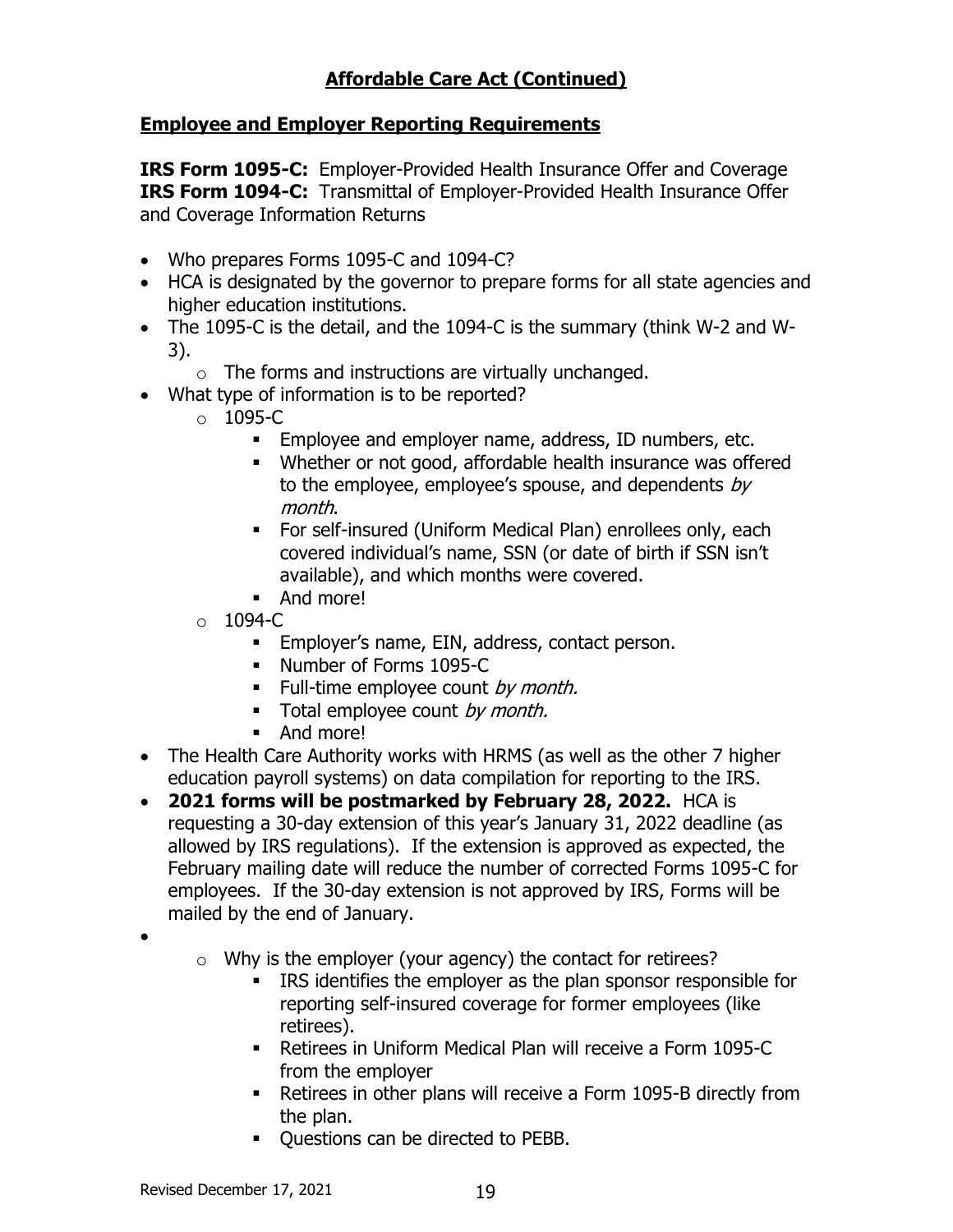- Questions can be directed to PEBB via FUZE, or contact the 1095 team directly:
	- o General email: [ACA1095-C@hca.wa.gov](mailto:ACA1095-C@hca.wa.gov)
	- o James Koch: [James.Koch@hca.wa.gov](mailto:James.Koch@hca.wa.gov)
	- o Tyla Nguyen: [Hue.Nguyen@hca.wa.gov](mailto:Hue.Nguyen@hca.wa.gov)
- For further information, refer to the following HCA/PEBB resources (which will be updated before 2021 Forms 1095-C are mailed):
	- o ACA Guidance page: [http://www.hca.wa.gov/perspay/affordable-care](https://gcc02.safelinks.protection.outlook.com/?url=http%3A%2F%2Fwww.hca.wa.gov%2Fperspay%2Faffordable-care-act&data=04%7C01%7Celizabeth.smith%40ofm.wa.gov%7Cc6584204765a4b8a1f7808d9a964f552%7C11d0e217264e400a8ba057dcc127d72d%7C0%7C0%7C637727073337320991%7CUnknown%7CTWFpbGZsb3d8eyJWIjoiMC4wLjAwMDAiLCJQIjoiV2luMzIiLCJBTiI6Ik1haWwiLCJXVCI6Mn0%3D%7C3000&sdata=W9Nqi0okJRcTi6Z4xwWQB0rIuf%2B5ytY0FFxtN99ukQw%3D&reserved=0)[act](https://gcc02.safelinks.protection.outlook.com/?url=http%3A%2F%2Fwww.hca.wa.gov%2Fperspay%2Faffordable-care-act&data=04%7C01%7Celizabeth.smith%40ofm.wa.gov%7Cc6584204765a4b8a1f7808d9a964f552%7C11d0e217264e400a8ba057dcc127d72d%7C0%7C0%7C637727073337320991%7CUnknown%7CTWFpbGZsb3d8eyJWIjoiMC4wLjAwMDAiLCJQIjoiV2luMzIiLCJBTiI6Ik1haWwiLCJXVCI6Mn0%3D%7C3000&sdata=W9Nqi0okJRcTi6Z4xwWQB0rIuf%2B5ytY0FFxtN99ukQw%3D&reserved=0)
		- See document "IRS Form 1095-C: FAQ for Issuance of IRS Form 1095-C"
		- See document "Guidance: Decoding Form 1095-C"

## **9. Taxing the Value of Amazon.com Gift Cards (SmartHealth)**

Each month, HRMS will automatically be taxing the value of the \$25 Amazon gift card for active employees who have qualified for the gift card through SmartHealth.

IRS Publication 15-B, page 9 De Minimis (Minimal) Benefits requires gift cards be taxed: [https://www.irs.gov/pub/irs-pdf/p15b.pdf.](https://www.irs.gov/pub/irs-pdf/p15b.pdf)

Employees were notified that the gift card is taxable when they accepted the gift from SmartHealth. The taxable amount will be included in gross earnings on their W-2.

Refer to page 30 of Publication 15-B for the IRS Special Accounting Rule.

For further information, go to the [Smart Health Wellness](http://links.govdelivery.com/track?type=click&enid=ZWFzPTEmbXNpZD0mYXVpZD0mbWFpbGluZ2lkPTIwMTgwNjA2LjkwODIwNDQxJm1lc3NhZ2VpZD1NREItUFJELUJVTC0yMDE4MDYwNi45MDgyMDQ0MSZkYXRhYmFzZWlkPTEwMDEmc2VyaWFsPTE3MDE0NDIyJmVtYWlsaWQ9c3RldmUubmllbHNvbkBvZm0ud2EuZ292JnVzZXJpZD1zdGV2ZS5uaWVsc29uQG9mbS53YS5nb3YmdGFyZ2V0aWQ9JmZsPSZleHRyYT1NdWx0aXZhcmlhdGVJZD0mJiY=&&&102&&&https://www.hca.wa.gov/employee-retiree-benefits/smarthealth-wellness?utm_medium=email&utm_source=govdelivery) website.

**Note: The Amazon.com gift card will not be offered after December 31, 2021.**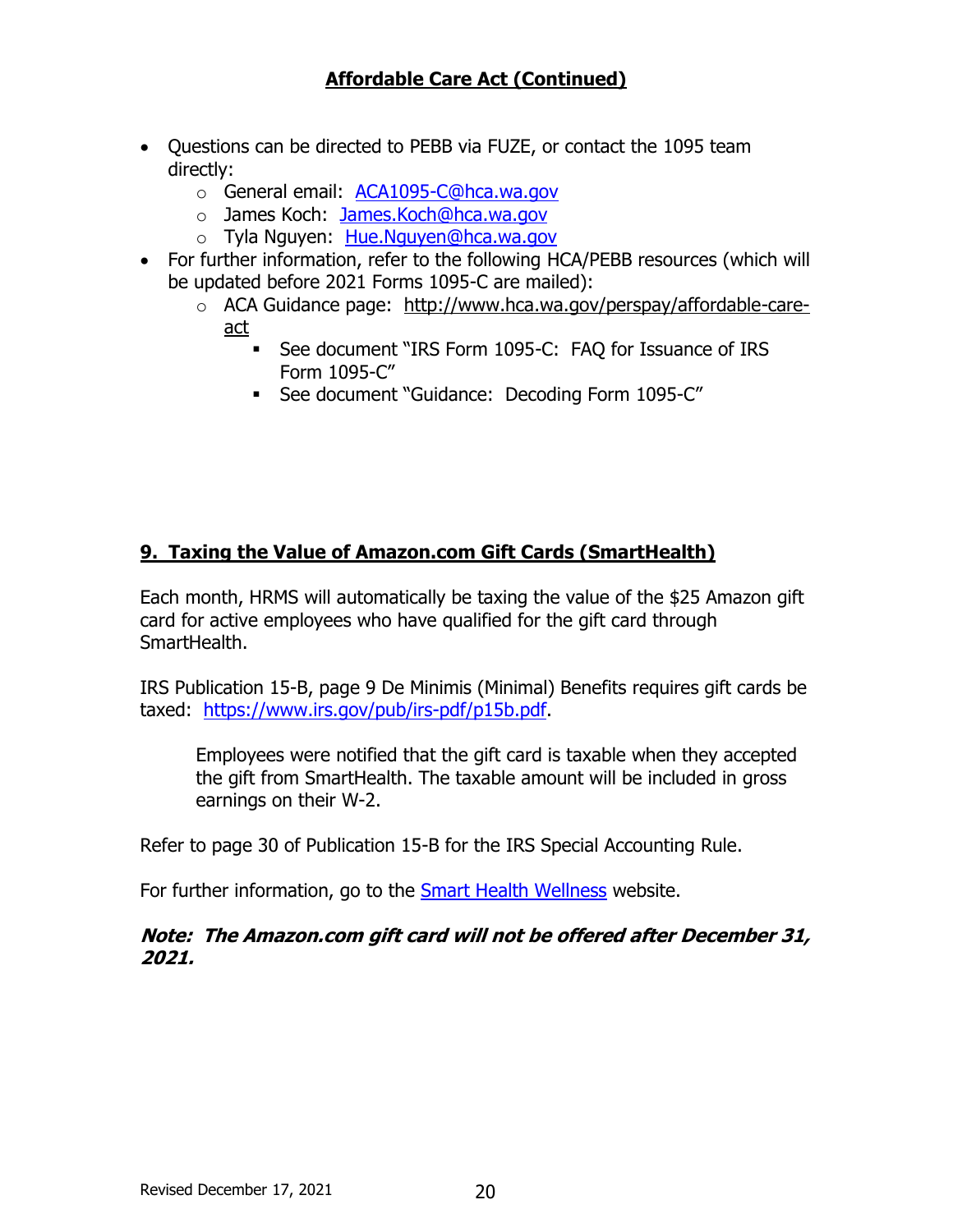## **10. All Moving Expense Payments Are Now Taxable**

All employer provided moving expenses are taxable [\(Public Law 115-97\)](https://www.congress.gov/bill/115th-congress/house-bill/1). Effective January 1, 2018, payments to employees or to vendors on behalf of employees are to be included as taxable income on IRS Form W-2 of affected employees.

For further information, refer to:

- [IRS Publication 15-B](https://www.irs.gov/pub/irs-pdf/p15b.pdf). "Reminders," page 2, "Moving expense reimbursements."
- [https://www.irs.gov/pub/irs-pdf/iw2w3.pdf.](https://www.irs.gov/pub/irs-pdf/iw2w3.pdf)
	- o "Moving expenses," page 11.

## **11. IRS Issues Updated Guidance on Reporting Qualified Sick and Family Leave Wages Paid (COVID-19 Wage Types)**

IRS [Notice 2021-53](https://www.irs.gov/pub/irs-drop/n-21-53.pdf) provides updated guidance to employers clarifying the reporting requirements of qualified sick leave wages and qualified family leave wages paid to employees under the Families First Coronavirus Response Act. Only eligible employers are required to report these amounts either on Form W-2, Box 14, or on a separate statement.

### **What does my agency need to do?**

Nothing at this time if you are an HRMS agency. OFM is aware of the change and is working to ensure the 2021 W2s comply with the guidance. Non-HRMS agencies should follow the IRS guidance to ensure proper reporting.

## **12. Revised IRS Form 941 Included in the HRMS Stacks Upgrade**

IRS Form 941, with a revision date of June 2021 will be included in the annual HRMS stacks upgrade in mid-December 2021.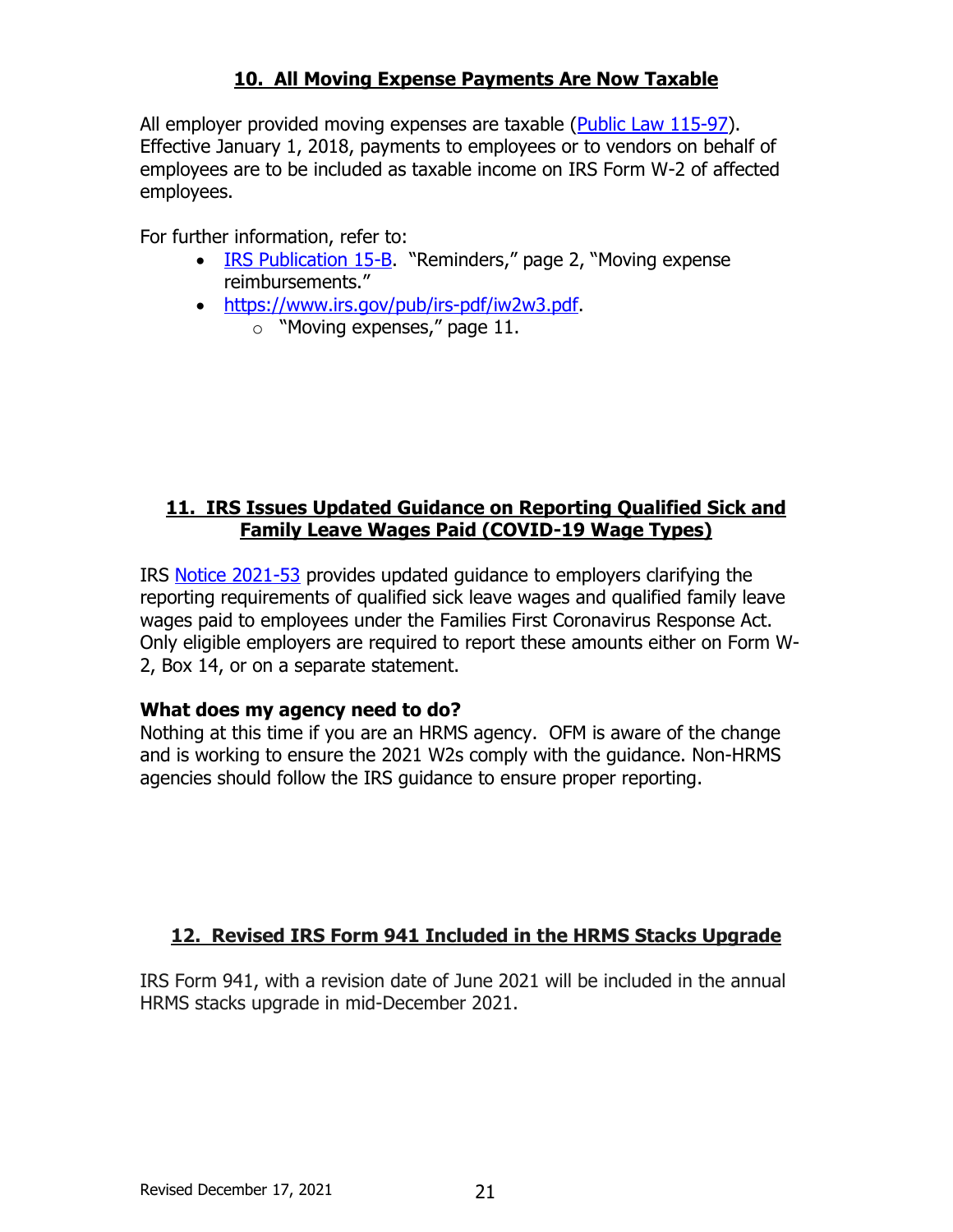## **13. Electronic IRS Form W-2 Project**

OFM has completed the first phase of this project to allow employees to view their W-2 electronically!

- Current goals:
	- $\circ$  2021 Forms W-2
		- **EXECT** Allow employees to view a pdf version in MyPortal.
		- Current goal is by mid-January, 2022.
		- Paper copies will still be mailed to all employees
	- $\circ$  2022 Forms W-2
		- Allow employees who opt in to view the Form electronically.
		- Employees who opt in will not receive a paper W-2 in the mail. Per IRS rules, employees must opt in to go fully electronic.
		- Employees who do not opt in will receive a paper W-2 in the mail.

## **14. Paid Family and Medical Leave (PFML)**

Refer to [SSB 5975](http://lawfilesext.leg.wa.gov/biennium/2017-18/Pdf/Bills/Session%20Laws/Senate/5975-S.SL.pdf) and ESD's website: [https://esd.wa.gov/paid-family-medical](https://esd.wa.gov/paid-family-medical-leave)[leave.](https://esd.wa.gov/paid-family-medical-leave)

All agencies are participating.

Premiums are currently 0.4% (includes both employee and employer costs). Employees are currently paying 63.33% of the total premium and employers are paying 36.67%. Agencies with fewer than 50 employees (as determined by ESD) do not owe employer costs.

**Effective January 1, 2022** the premium rate will be **0.6%** (includes both employee and employer costs). Employees will pay approximately 73% of the total premium and employers will pay about 27%.

General Ledger code for use in Account 035 (State Payroll Revolving Account): **5180.**

Subobject for employer costs: **BK.**

Pay ESD the amount invoiced by ESD each quarter.

Move rounding amounts back to the operating account.

Refer to the [Rounding Differences Between ESD Invoice and Accruals in 035](https://ofm.wa.gov/sites/default/files/public/legacy/resources/payroll/PFML_Rounding.pdf)  [5180](https://ofm.wa.gov/sites/default/files/public/legacy/resources/payroll/PFML_Rounding.pdf) document on the Payroll Resources website.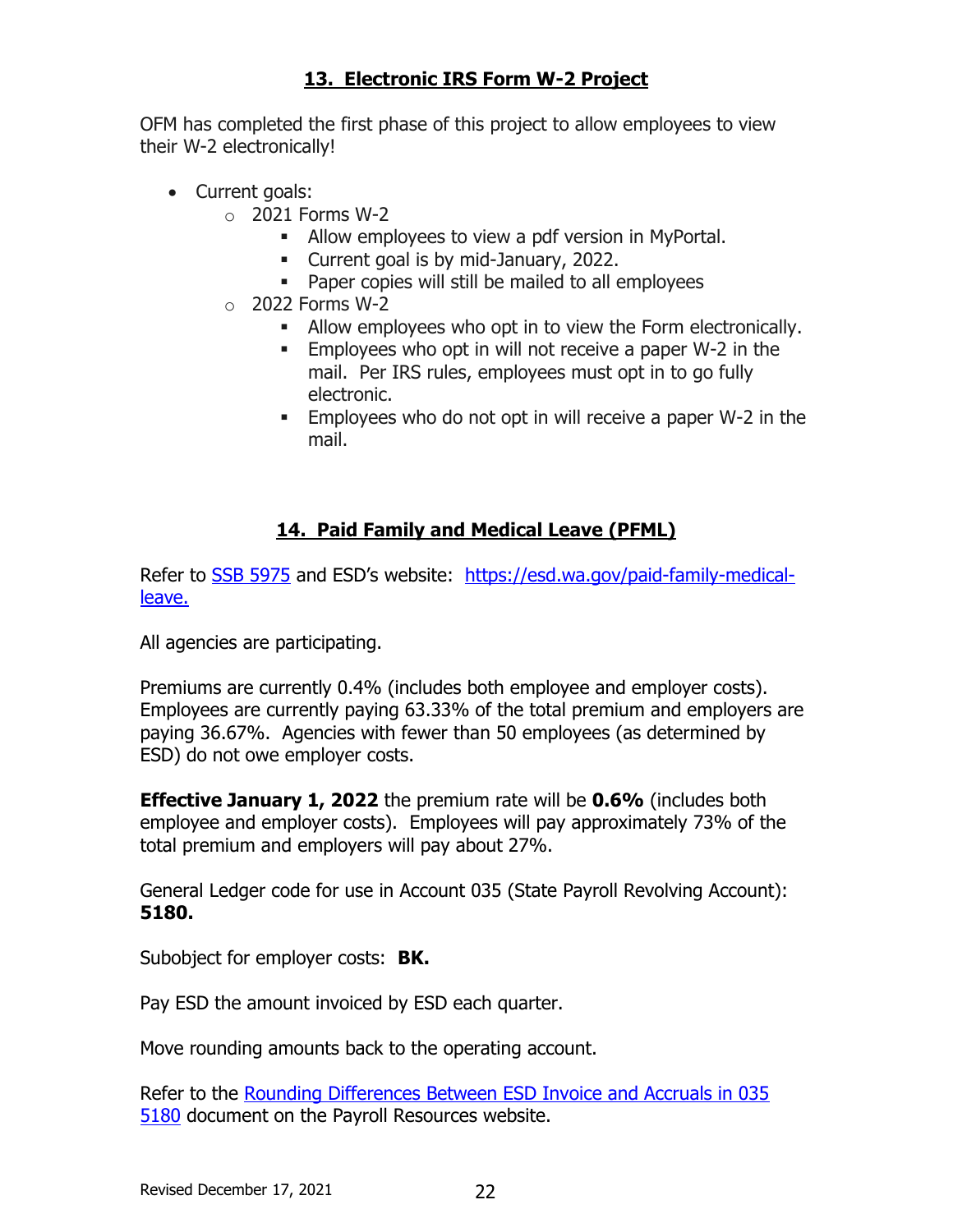# **15. Long Term Support Services (LTSS)**

Refer to [Chapter 50B.04 RCW](https://app.leg.wa.gov/RCW/default.aspx?cite=50b.04) and the WA Cares website: <https://wacaresfund.wa.gov/>

#### **Premiums for employees are effective January 1, 2022.**

- $\circ$  Premiums are currently 0.58% of wages. For the typical worker earning \$52,075, it is \$302/year.
- o Unlike Paid Family and Medical Leave (PFML) deductions, there will not be a maximum limit on the amount of wages subject to LTSS.
- o Refer to [RCW 50B.04.080](https://app.leg.wa.gov/RCW/default.aspx?cite=50B.04.080)

General Ledger code for use in Account 035 (State Payroll Revolving Account): **5183.**

o There are no employer premiums for LTSS, so we **do not need a subobject for LTSS**.

FAQ's for Employees located on the State HR website: [https://ofm.wa.gov/state-human-resources/hr-projects/long-term-services-and](https://ofm.wa.gov/state-human-resources/hr-projects/long-term-services-and-supports-ltsswa-cares-fund-employee-premium)[supports-ltsswa-cares-fund-employee-premium](https://ofm.wa.gov/state-human-resources/hr-projects/long-term-services-and-supports-ltsswa-cares-fund-employee-premium)

Employer Q & A located on the Payroll Resources website:

[https://ofm.wa.gov/state-human-resources/hr-projects/long-term-services-and](https://ofm.wa.gov/state-human-resources/hr-projects/long-term-services-and-supports-ltsswa-cares-fund-employee-premium)[supports-ltsswa-cares-fund-employee-premium](https://ofm.wa.gov/state-human-resources/hr-projects/long-term-services-and-supports-ltsswa-cares-fund-employee-premium)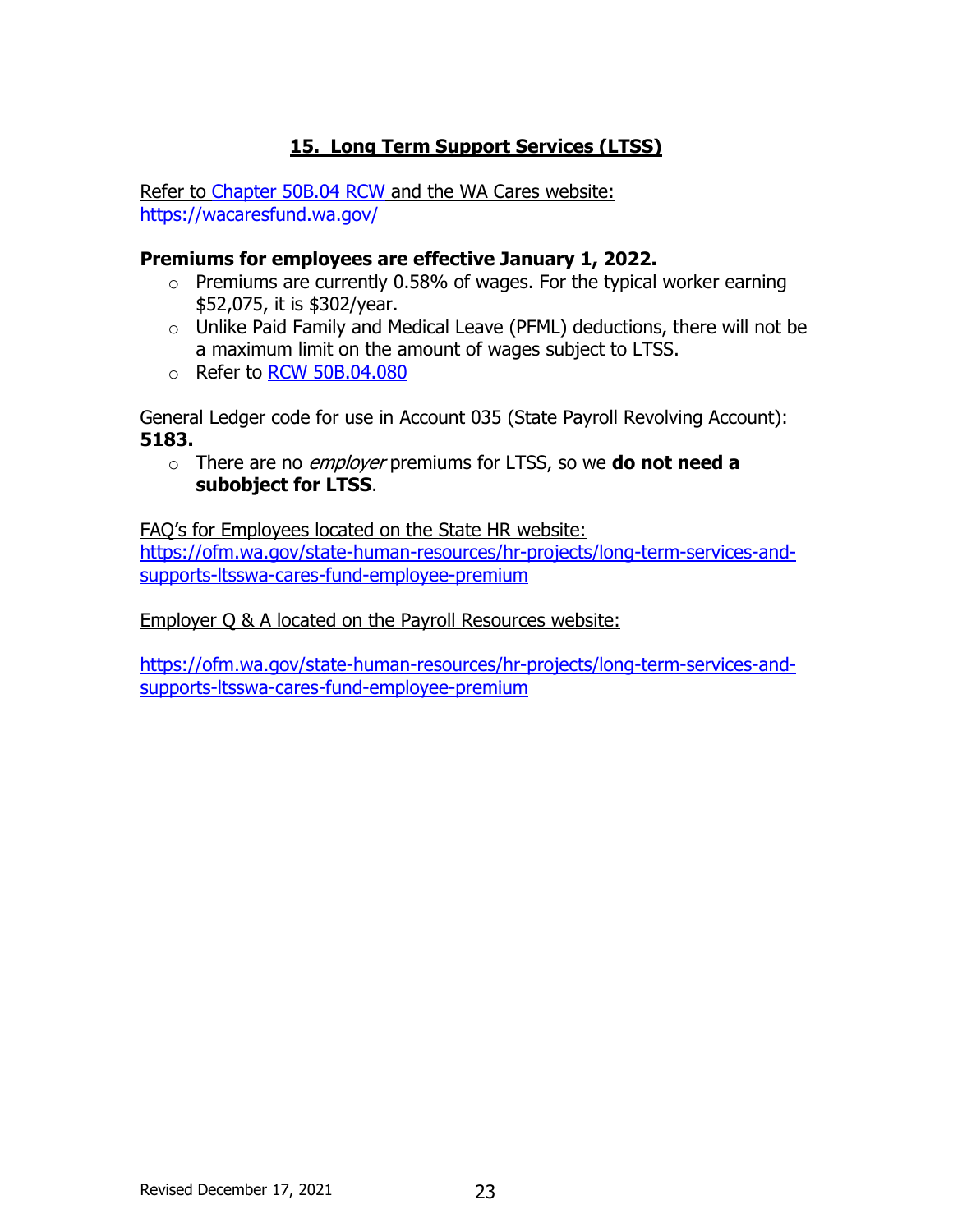## **16. Out of State Telework**

There are many things to consider when authorizing an employee to telework from a residence or office outside Washington state. A multi-agency workgroup has developed guidance on this topic. The guidance is intended to be supportive and flexible for your HR and Payroll offices as you address the challenges.

The posted information addresses:

- 1. Reasons why an agency may want to consider approving request to work outside the state, and
- 2. Provides guidance on how to manage out-of-state tax and benefit compliance issues, especially for Oregon and Idaho-based workers.

The state has a clear interest in investing workforce funding inside the state of Washington. However, there may be some exceptional circumstances where a state agency decides to allow a state employee to move out of the state of Washington and maintain employment, or even when an agency needs to recruit from beyond Washington's borders. **This guidance attempts to balance the critical goals of finding and retaining the best, most qualified candidates to perform the important work of our state government, while prioritizing the reinvestment of taxpayer dollars back into our Washington state communities.** 

**Out-of-State Telework Guidance and Resources**: [https://ofm.wa.gov/state](https://gcc02.safelinks.protection.outlook.com/?url=https%3A%2F%2Fofm.wa.gov%2Fstate-human-resources%2Fremote-work-resources%2Fout-state-telework-guidance-and-resources&data=04%7C01%7Celizabeth.smith%40ofm.wa.gov%7C59613dadb785496c27d408d97e14a9d6%7C11d0e217264e400a8ba057dcc127d72d%7C0%7C0%7C637679449601412033%7CUnknown%7CTWFpbGZsb3d8eyJWIjoiMC4wLjAwMDAiLCJQIjoiV2luMzIiLCJBTiI6Ik1haWwiLCJXVCI6Mn0%3D%7C1000&sdata=pAAyhaeq7VVorvrqKQXjupJGSydyx1zZNzlfgF9VrMw%3D&reserved=0)[human-resources/remote-work-resources/out-state-telework-guidance-and](https://gcc02.safelinks.protection.outlook.com/?url=https%3A%2F%2Fofm.wa.gov%2Fstate-human-resources%2Fremote-work-resources%2Fout-state-telework-guidance-and-resources&data=04%7C01%7Celizabeth.smith%40ofm.wa.gov%7C59613dadb785496c27d408d97e14a9d6%7C11d0e217264e400a8ba057dcc127d72d%7C0%7C0%7C637679449601412033%7CUnknown%7CTWFpbGZsb3d8eyJWIjoiMC4wLjAwMDAiLCJQIjoiV2luMzIiLCJBTiI6Ik1haWwiLCJXVCI6Mn0%3D%7C1000&sdata=pAAyhaeq7VVorvrqKQXjupJGSydyx1zZNzlfgF9VrMw%3D&reserved=0)**[resources](https://gcc02.safelinks.protection.outlook.com/?url=https%3A%2F%2Fofm.wa.gov%2Fstate-human-resources%2Fremote-work-resources%2Fout-state-telework-guidance-and-resources&data=04%7C01%7Celizabeth.smith%40ofm.wa.gov%7C59613dadb785496c27d408d97e14a9d6%7C11d0e217264e400a8ba057dcc127d72d%7C0%7C0%7C637679449601412033%7CUnknown%7CTWFpbGZsb3d8eyJWIjoiMC4wLjAwMDAiLCJQIjoiV2luMzIiLCJBTiI6Ik1haWwiLCJXVCI6Mn0%3D%7C1000&sdata=pAAyhaeq7VVorvrqKQXjupJGSydyx1zZNzlfgF9VrMw%3D&reserved=0)**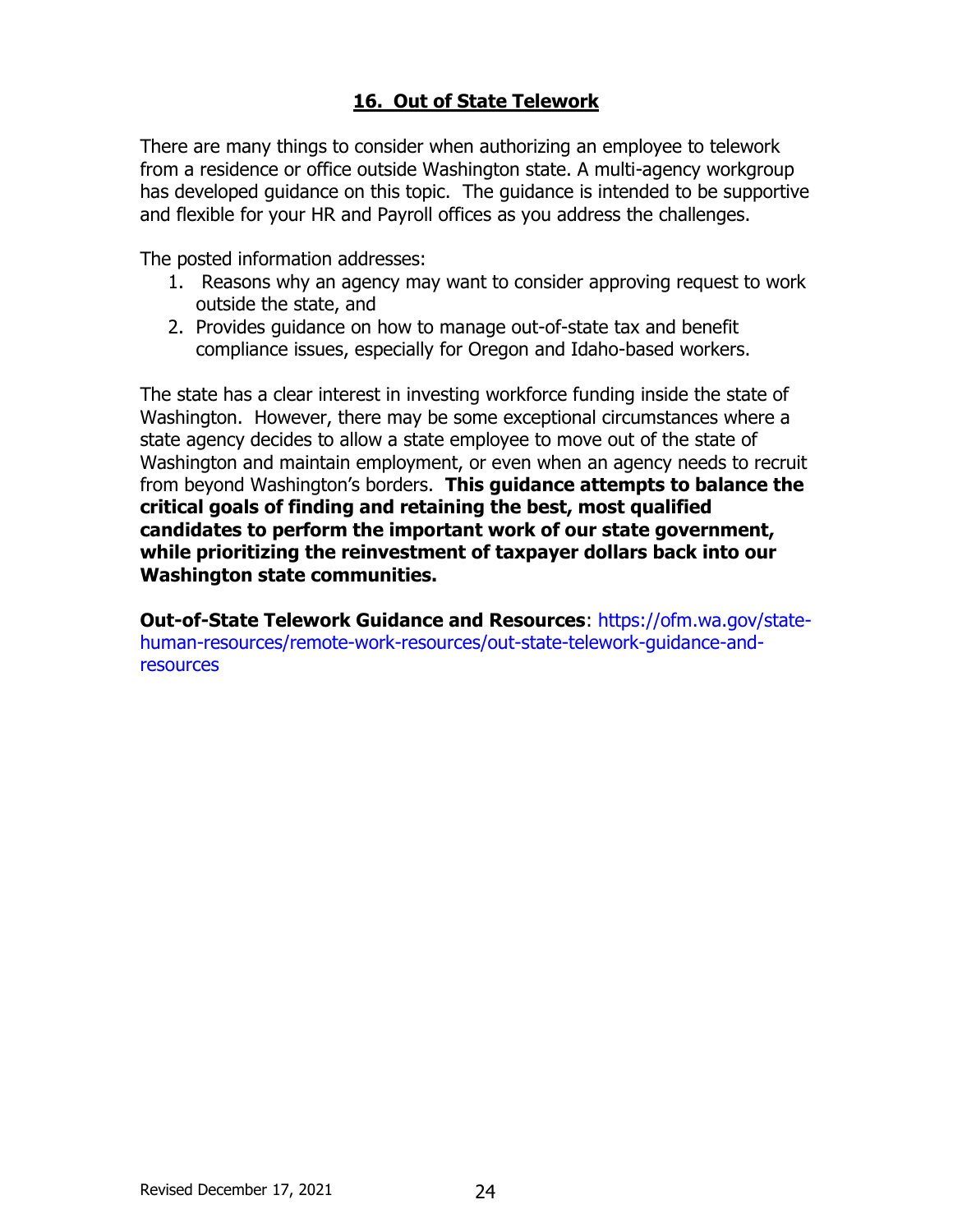## **16. Out of State Telework (Continued)**

Areas of consideration include, but not limited to:

- Taxes
	- o State and local
	- o Unemployment
	- o Workers' Compensation
	- o Paid Family and Medical Leave
- Wage and Hour law
- Safety requirements of the other state
- Non-discrimination laws
	- $\circ$  Pay equity, disability accommodation, pregnancy accommodation, etc.
- How to handle time zone differences
- Medical and dental insurance
- Privacy laws
	- $\circ$  If you record sessions or monitor employees, ensure this does not violate laws of other states
- International
	- o Require a US bank account?
	- o Currency conversion
- Authorization to work out of state
	- o Written agreement that describes expectations
- Travel to Washington
	- o Commute vs travel
	- o SAAM requirements